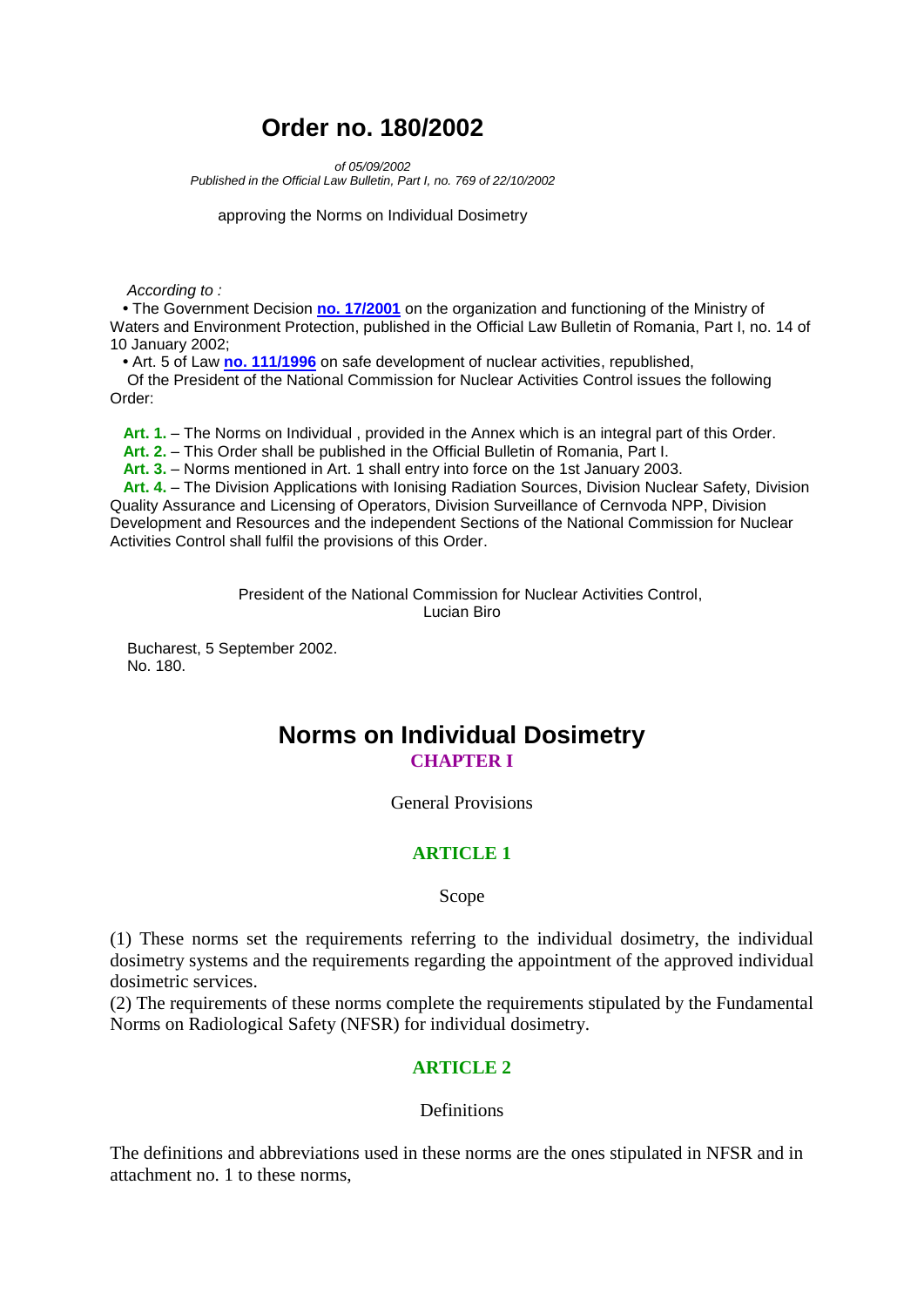## **ARTICLE 3**

#### Regulatory Authority

(1) In compliance with the provisions of Law no.111/1996, republished, with the subsequent changes, the National Commission for the Control of the Nuclear Activities (CNCAN) is the competent national authority in the nuclear field that exerts the attributions of regulation, authorization and control.

(2) CNCAN authorizes the systems of individual dosimetry and appoints the individual dosimetric services approved in compliance with the Norms on the appointment of the bodies notified for the nuclear field, approved by the Order of the President of CNCAN no.219/1999, published in the Official Law Bulletin of Romania, Part I 87 of 28 February 2000.

(3) CNCAN monitors and controls the individual dosimetric services.

### **ARTICLE 4**

#### Dosimetry Systems for Individual Monitoring

(1) The systems of dosimetry are used with the purpose of evaluating the individual penetrating dose equivalent,  $H(p)(10)$  and the individual superficial dose equivalent,  $H(p)(0,07)$ .

(2) The following types of dosimetry systems may be used with the purpose of the individual monitoring provided that they meet the requirements of these norms:

a) systems of dosimetry with film;

b) thermoluminiscent systems of dosimetry

c) electronic digital systems of dosimetry

### **ARTICLE 5**

## General Requirements for Individual Dosimetric Services

The individual dosimetric service shall ensure the following:

a) determination of the measurands;

b) types of radiation and radionuclides measured;

c) the used measurement methods;

d) calibration (standardization) conditions;

e) drawing up the reports of dose allocation;

f) data management.

## **ARTICLE 6**

### Quality Assurance

The individual dosimetric service shall submit to CNCAN a program of Quality Assurance implemented in compliance with the Norms on Quality Assurance in the nuclear field or with the requirements of ISO/IEC 17025, SR-ISO 9000 series and EN 45000 series, as appropriate.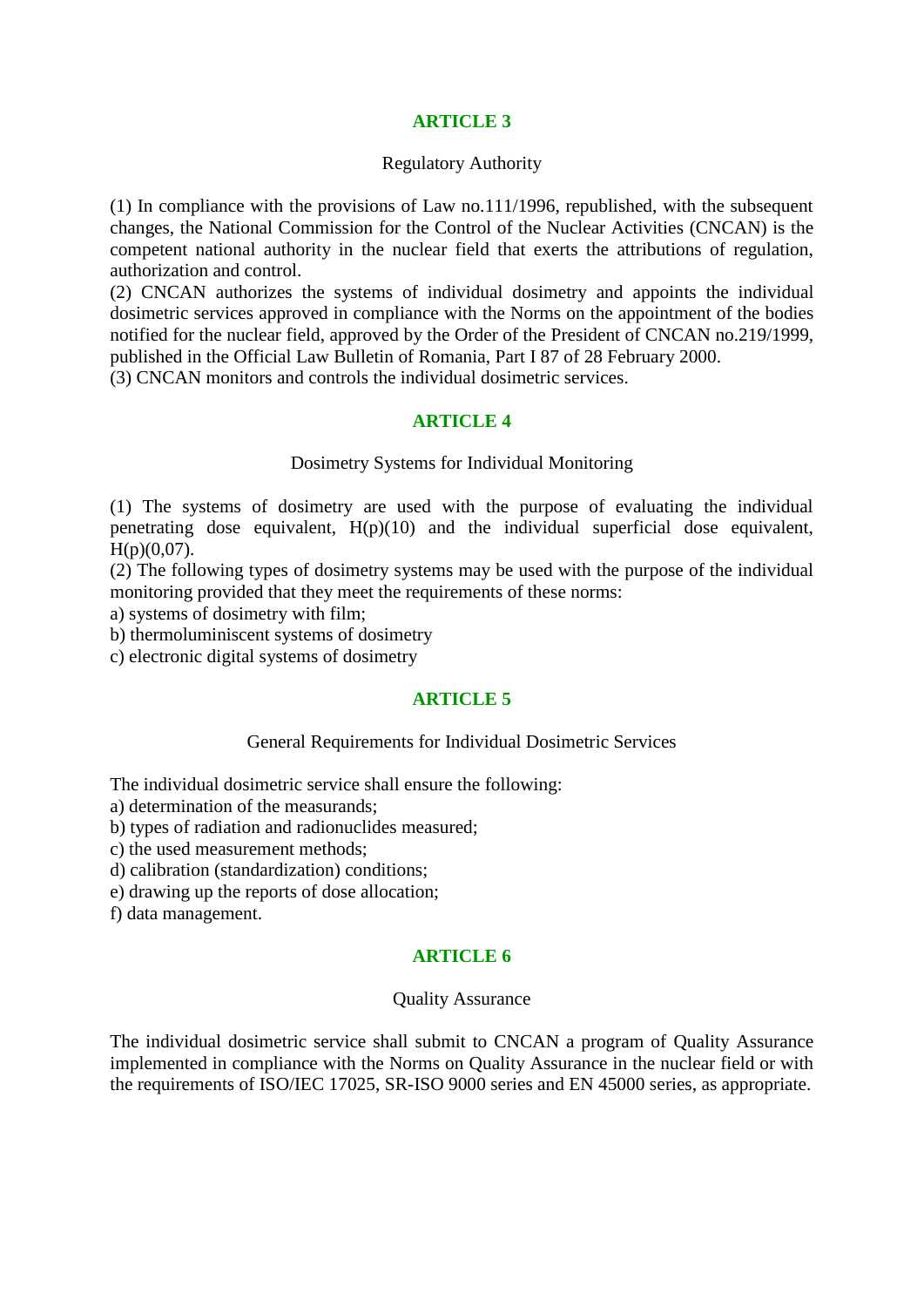## **ARTICLE 7**

Dosimetry of the Occupationally Exposed Workers

(1) The doses received by the occupationally exposed workers shall be evaluated for each exposed person and registered by the authorization holder in compliance with attachment no. 12 to these norms.

(2) In case of category A occupationally exposed workers, the doses due to external exposure shall be evaluated monthly.

(3) In case of category B occupationally exposed workers, CNCAN may require the dose evaluation for each occupationally exposed worker under the same conditions as in the case of category A occupationally exposed workers, under the conditions of art. 58 of NFSR.

(4) CNCAN shall approve, as appropriate, the periods of time and the evaluation method of the internal exposure, as follows:

a) in the authorization process;

b) in the appointment process.

(5) CNCAN may require the use of a second system of dosimetry, as appropriate.

(6) CNCAN may exempt from the provisions of paragraphs (1) and (2) in the process of practice authorization, in case that there exists an additional system of dosimetry or another proper equivalent system for the dosimetry surveillance.

### **ARTICLE 8**

Dosimetry of the Population (Non- occupationally exposed workers)

(1) In case of non - occupationally exposed workers that work in unities where nuclear activities are carried out, CNCAN shall establish the measurement method and the dose allocation for each case.

(2) The provisions of paragraph (1) shall also be applied to the persons that work in unities that do not carry out nuclear activities, but that are exposed to natural radiation sources, in compliance with the provisions of chapter VII of NFSR.

### **ARTICLE 9**

#### Evaluation Methods for Radiation Doses

(1) The effective doses shall be evaluated by means of the operational variables.

(2) For individual dosimetry in case of external irradiation, the operational variables are:

a) the individual penetrating dose equivalent,  $H(p)(10)$ .

a) the individual superficial dose equivalent,  $H(p)(0,07)$ .

(3) In case of internal irradiation, the operational variable is the committed effective dose,  $E_{50}$ , calculated by means of the standard patterns and of the dose factors specified in attachment no. 10 to these norms, in the 4-C1 and 4-C2 tables of attachment no. 4 of the NFSR.

(4) The total effective dose represents the dose sum resulting from the individual dose in depth,  $H(p)(10)$ , for a certain monitoring period and the committed effective dose,  $E_{50}$ , corresponding to the incorporation of the respective period.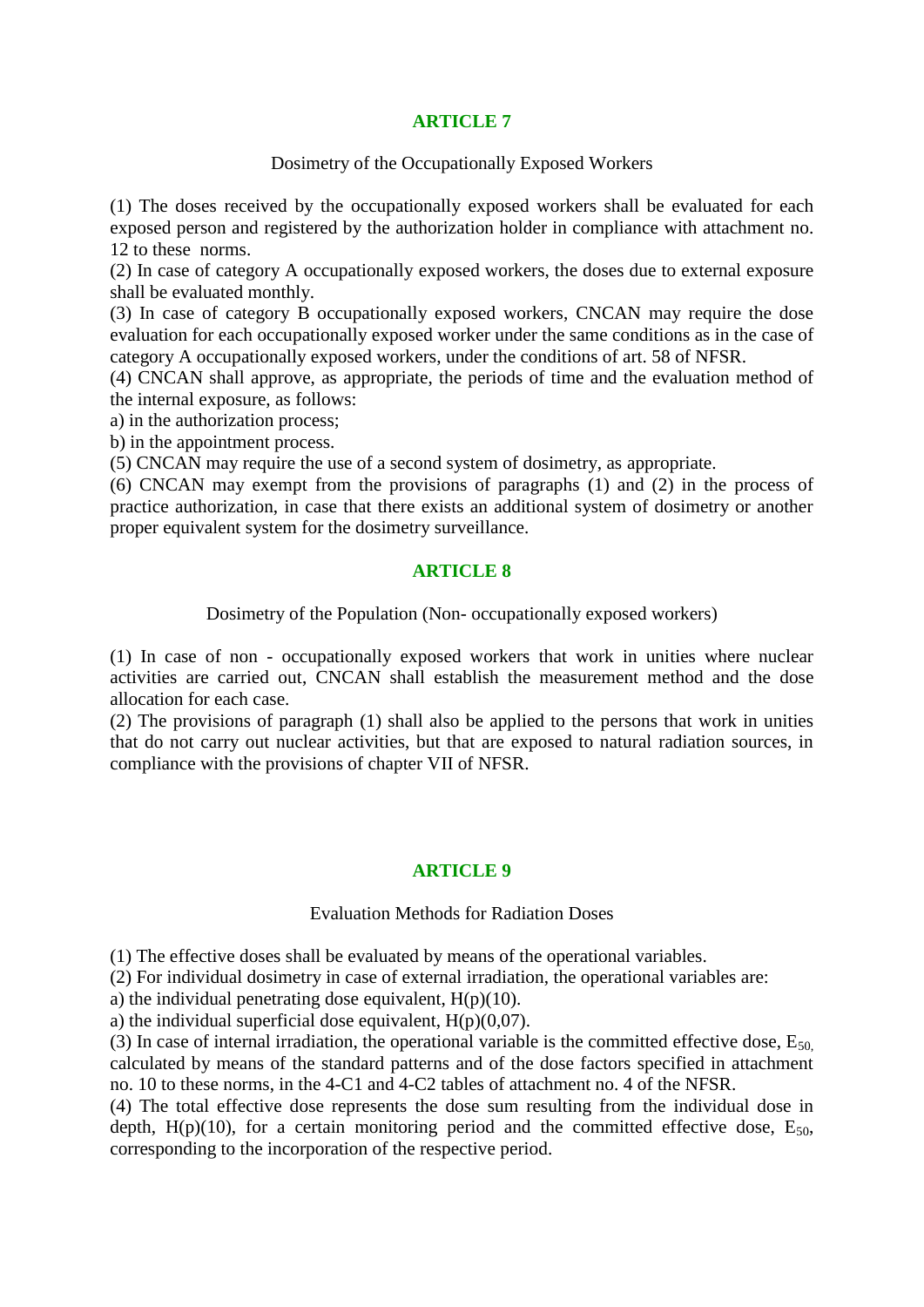(5) If the dosimetric service notices the exceeding of the dose limits values stipulated by NFSR or of other values set by CNCAN when performing the routine dosimetry surveillance, the effective dose and the equivalent doses received by other bodies shall be re-evaluated by an expert authorized by CNCAN, in collaboration with the regulatory authority. The value of the re-evaluated dose shall be registered instead of the value that resulted from the routine individual monitoring.

(6) In these norms, the environmental dose refers to:

a) the variable  $H^*(10)$  – the environmental dose equivalent in case of the high penetrating radiation;

a) the variable  $H^*(0.07)$  – the environmental dose equivalent in case of low penetrating radiation;

These variables are used for the environment monitoring and the area measurements.

(7) The report shall be drawn up for the last 12 months.

### **CHAPTER II**

Technical Requirements for Systems of Dosimetry

### **SECTION 1**

General Technical Requirements for Systems of Dosimetry

### **ARTICLE 10**

#### General Requirements

(1) The systems of dosimetry shall ensure traceability compared to the national and international standards and allow the determination of the operational variables for individual dosimetry in case of external irradiation and intake (internal dosimetry) with the accuracy required by these standards.

(2) The systems of dosimetry used shall hold a Radiological Safety Authorization (ASR) issued by CNCAN in compliance with the Norms on Radiological Safety – Authorization Procedures.

### **ARTICLE 11**

#### Requirements Regarding the Conditions of the Routine Measurements

The deviation of the value of the measured dose,  $H(m)$ , from the reference value  $H(r)$ , of the operational variable for photones that occurs under routine conditions must fall within the deviation limits set in the graphics stipulated in attachment no. 2 (Trumpet Curves) to these norms.

### **ARTICLE 12**

### Specific Requirements

(1) The dosimetry systems shall meet the requirements referring to:

a) individual dosimeters for photons;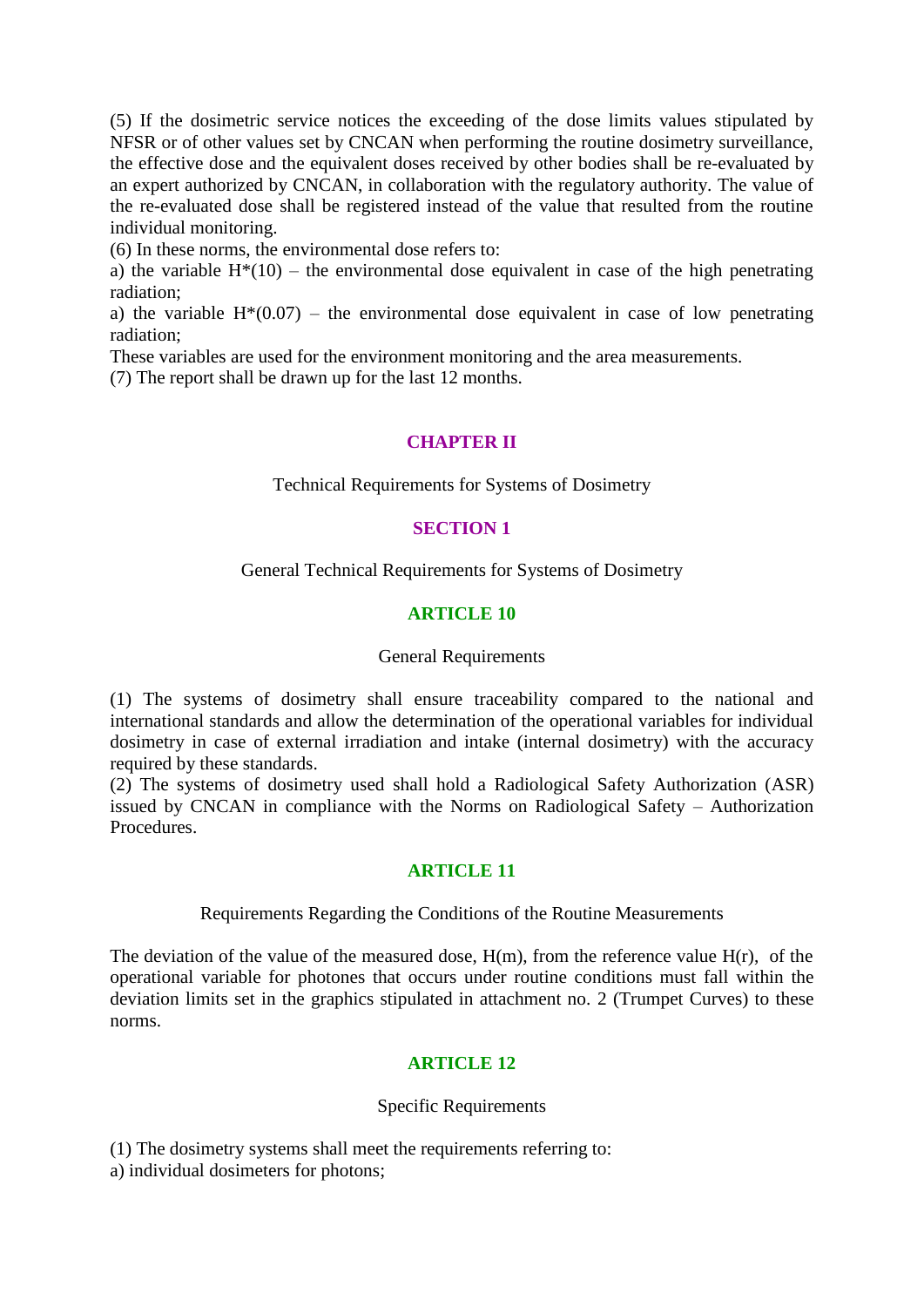b) individual dosimeters for beta radiations;

a) individual dosimeters for neutrons;

d) extremity dosimeters for photons;

e) extremity dosimeters for beta radiation.

(2) The requirements stipulated under paragraph (1) are stipulated in the attachments no. 3-7 to these norms.

(3) The deviation of the measured dose value from the reference value, under the reference conditions set by these norms, shall not exceed  $\pm$  10% in case of a source for which the measurement uncertainty is below 5%.

(4) CNCAN may accept greater deviations provided that such reference source does not exist.

### **ARTICLE 13**

Additional Requirements for the Authorization of the Digital Electronic System of Dosimetry

(1) The system of individual electronic dosimetry shall comply with the provisions of the norms of the International Commission of Electrical Engineering (CIE) or it shall have passed the equivalent type tests.

(2) It shall be proved that the dosimetry data cannot be deleted before being transferred to the data bank of the individual dosimetry body.

(3) The dependence of the dose measurements on the dose debit for a radiation pulsating field shall also be specified, if case may be.

(4) The dosimeters shall comply with the requirements required by the work place where they are used.

(5) The requirements imposed by the dosimetry surveillance.

### **ARTICLE 14**

### Inter-comparing Measurements

(1) The inter-comparing measurements approved by CNCAN are meant to check the measurement accuracy under the reference conditions stipulated in these norms.

(2) Provided that the values of the dose measured under reference conditions have a higher degree of deviation than the one stipulated under art. 12 paragraph (3) and (4) compared to the reference values, the dosimetry body shall establish the real deviation field and if needed, it shall perform a new calibration of the dosimetry systems.

(3) Provided that complementary tests are executed for an inter-comparing, the requirements regarding the range of values of the measured variable deviation compared to the reference one must be fulfilled.

## **SECTION 2**

Specific Technical Requirements

## **ARTICLE 15**

Reference Conditions

The reference conditions are defined as follows: Irradiation phantom described under art. 16, doses with values that fall within 2 mSv and 10 mSv and the following radiation field: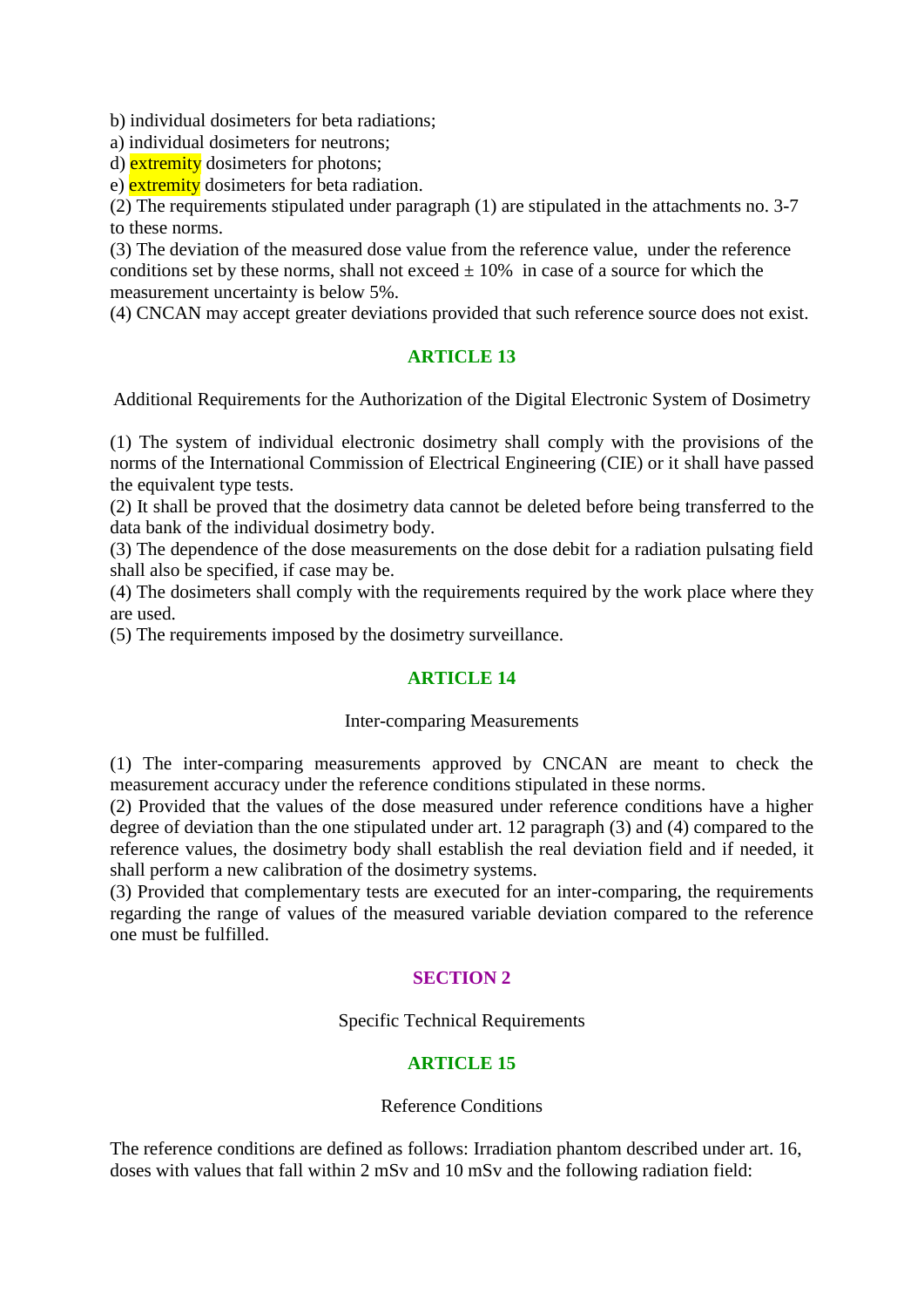a) for photons: Cesium source – 137;

b) for electrons: Strontium source - 90/ytrium - 90;

c) for neutrons: Americium source – berilium.

### **ARTICLE 16**

#### Irradiation Phantom

(1) The irradiation phantom for individual dosimetry consists of a parallelepiped vessel made of methyl polymethacrylate/PMMA (plexiglass), having the following sizes: 30 cm x 30 cm x 15 cm. The thickness of the walls is of 2,5 mm for the front side and 10 mm for the other sides. The vessel shall be filled with water.

(2) The irradiation phantom for extremities consists of a plexiglass stem having a 19 mm diameter and a 300 mm length.

(3) CNCAN may accept the use of equivalent phantoms.

### **ARTICLE 17**

#### Physical Quantities

(1) The operational variables of individual dosimetry are deducted by means of the conversion factors stipulated in attachment no. 8 to these norms, from the following physical quantities: a) kerma in the air for photons  $[K(a)]$ ;

b) dose taken up in air  $[D(a)]$  or the fluence  $(\Phi)$  for electrons;

c) fluence  $(\Phi)$  for neutrons.

(2) The measurement systems must prove metrological traceability compared to the national standards for the quantity set defined under paragraph (1).

### **ARTICLE 18**

### Irradiation Geometry for Photons and Neutrons for Calibration

(1) The radiation field must be centered perpendicularly on the input side of the phantom.

(2) The reference point is the measurement center of the dosimeter.

(3) The distance between the source and the phantom must have values between 0,3 m and 2 m.

(4) The phantom must be placed inside the space angle where the beam of radiation is distributed.

## **ARTICLE 19**

### Irradiation Geometry for Beta Radiation for Calibration

(1) The radiation field must be centered perpendicularly on the input side of the phantom.

(2) The reference point is the measurement center of the dosimeter.

(3) The distance between the source and the phantom must be greater than 20 cm and lower than 50 dm.

(4) The phantom must be placed inside the space angle described by the beam of radiation.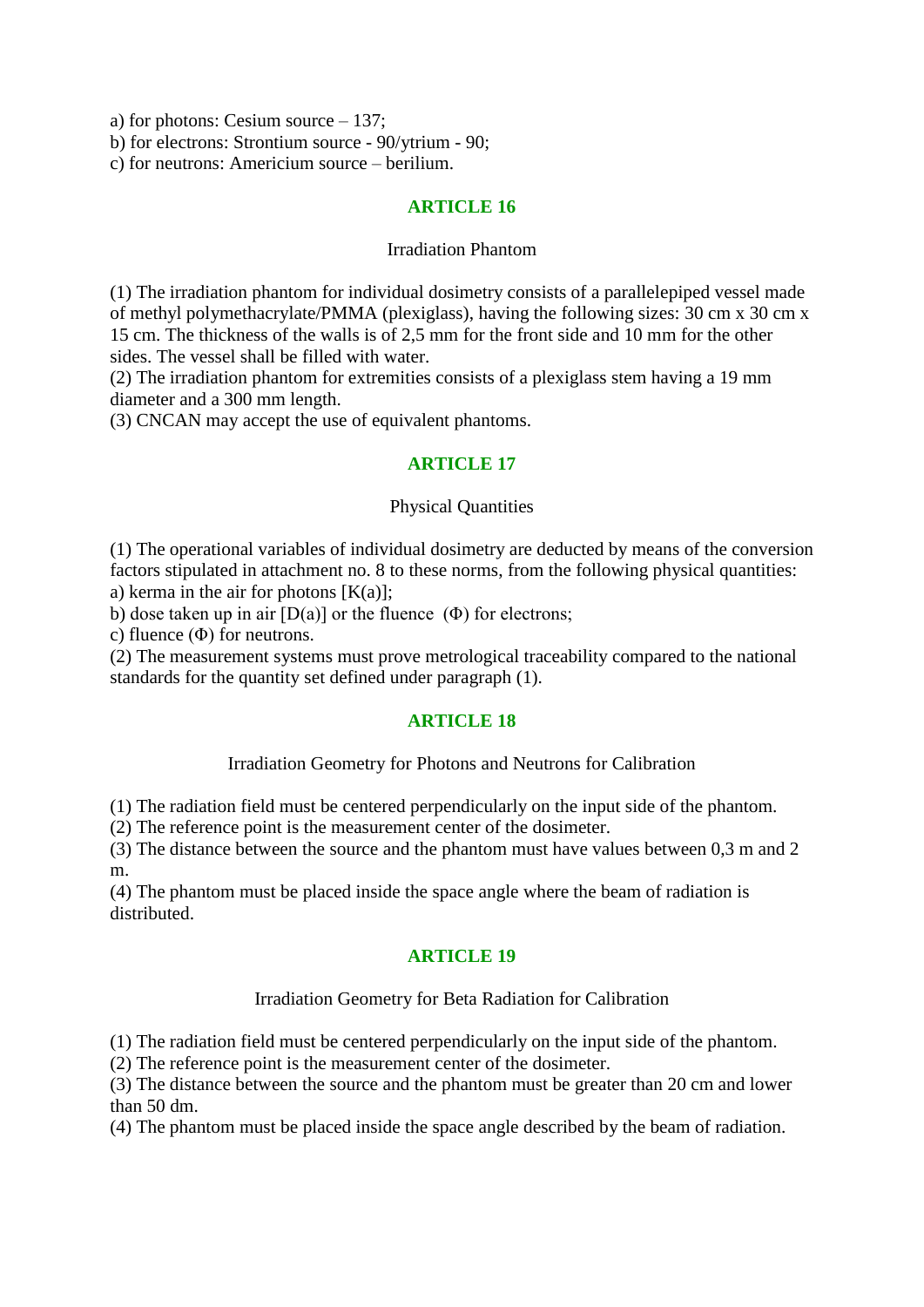### **ARTICLE 20**

#### Fields of Reference Radiation

The fields of the reference radiation corresponding to the conversion factors stipulated in attachment no. 8 to these norms must comply with the norms ISO 4037 (beam of photons), ISO 6980 (beams of beta radiation) and ISO 8529-3 (beams of neutrons).

#### **ARTICLE 21**

Conditions for the Control of the Energetic Dependence

The energetic dependence is controlled by means of irradiating the dosimeters on the phantom stipulated under art. 16, at a reference value of the operational variable that falls within 2 and 10 mSv.

### **ARTICLE 22**

#### Conditions for Controlling the Dependence on the Beam Direction

The dependence on the beam direction is controlled by means of irradiating the dosimeters on the phantom stipulated under art. 16, for different energies under different angles, at a reference value of the operational variable that falls within the limits 2 and 10 mSv.

### **ARTICLE 23**

Conditions for the Control of Repeatibility

Repeatibility is controlled under reference conditions and it is executed by the determination of the dispersion of the dose values on several dosimeters irradiated under the same conditions.

### **ARTICLE 24**

### Fading

The fading effect on the dose measurement must be determined under normal conditions of use for a period of measurement.

### **ARTICLE 25**

Tests of Type, Performance, Routine and Quality Assurance for Dosimetry Systems

The dosimetry systems must comply with the requirements of the tests stipulated in attachment no. 11 to these norms.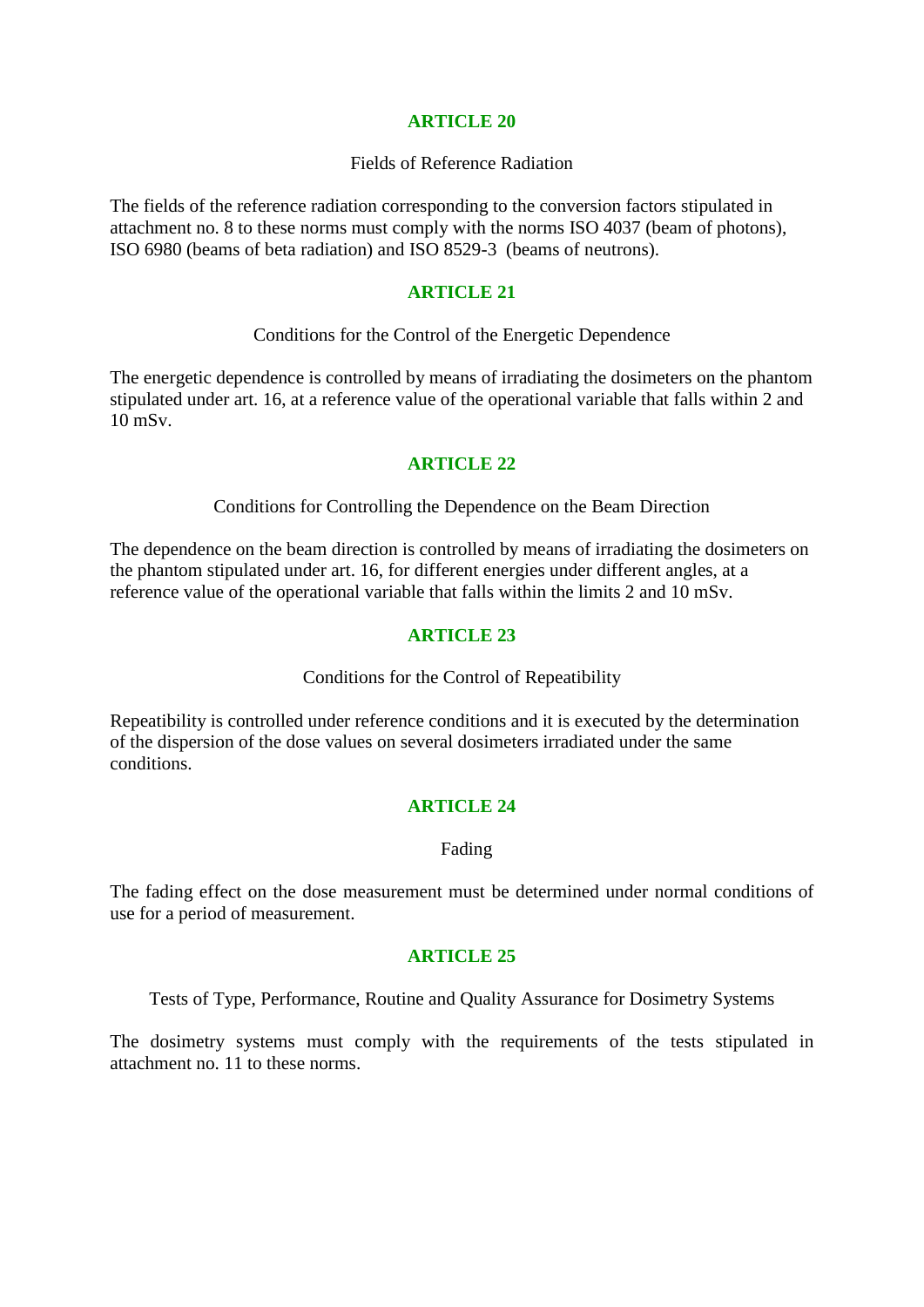### **CHAPTER III**

External Exposure

### **SECTION 1**

#### Monitoring Methods

#### **ARTICLE 26**

Wear of the Dosimeter

(1) The wear of the dosimeter is mandatory during the entire work program of the occupationally exposed workers that monitored from a dosimetry point of view.

(2) The dosimeter for the entire body must be worn at the thorax level, on the chest or on the abdomen. The pregnant women shall wear the second dosimeter at the abdomen level.

#### **ARTICLE 27**

#### Wear of Several Dosimeters

(1) The persons dosimetrically monitored must wear several dosimeters in case that the dose value given by a single dosimeter is not representative due to the lack of homogeneity of the radiation field.

(2) The radiation protection experts evaluate the effective dose on the basis of the partial body doses.

(3) The evaluation method shall be approved by the regulatory authority in the authorization process of the respective practice.

### **ARTICLE 28**

Additional Instruments with Alarm Threshold and Dosimeters for Extremities

CNCAN may require:

a) the use of an acoustic alarm instrument provided that the exceed of the allowed dose debit in the variable or non-homogenous radiation fields may exist;

b) The use of a direct reading dosimeter in order to optimize the activities carried out;

c) the wear of an extremity dosimeter in case that the extremity dose may exceed 25 mSv/year.

### **ARTICLE 29**

#### Wear of the Extremity Dosimeter

The extremity dosimeter must be worn, if possible, in places where doses with high values are expected.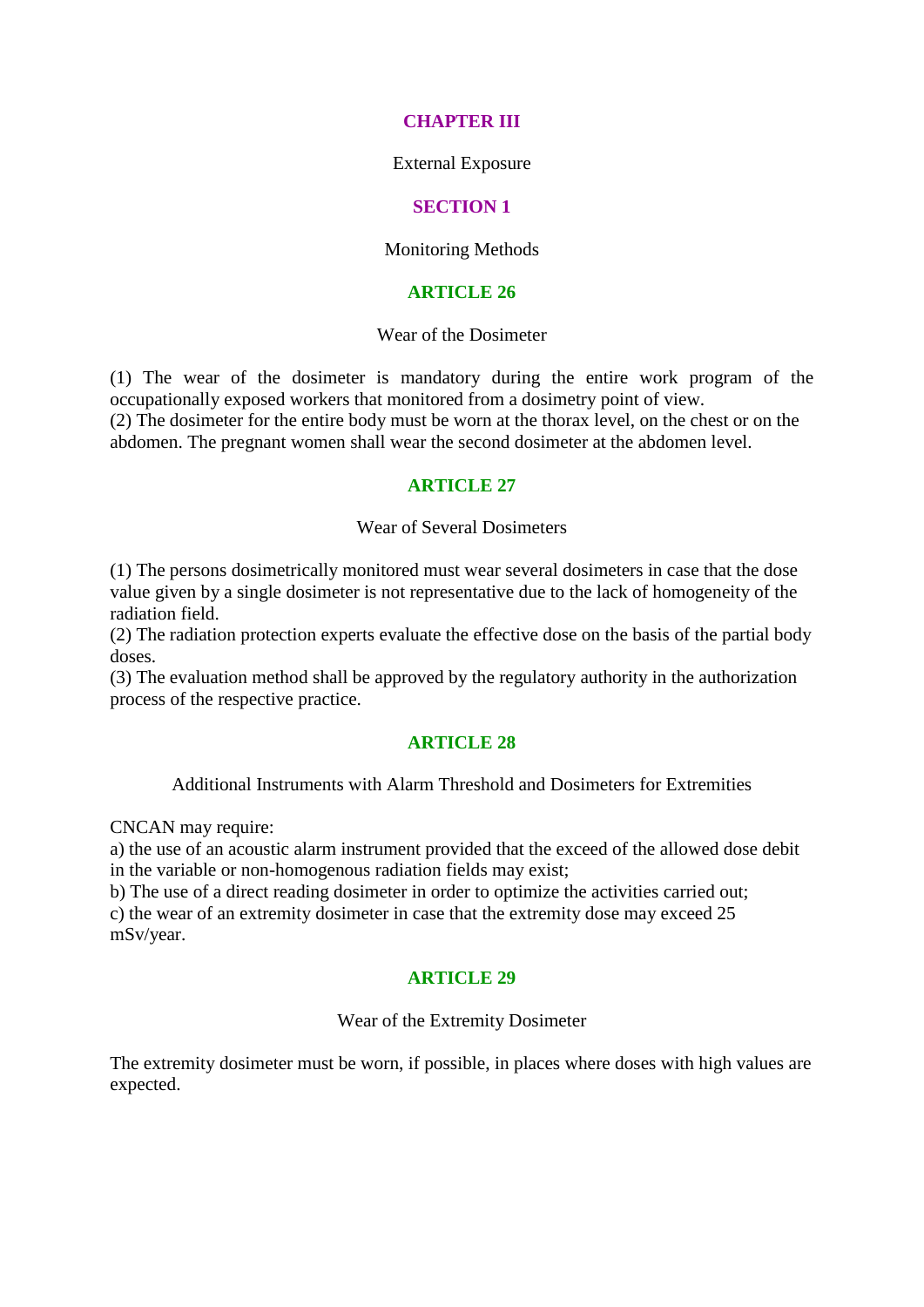#### **ARTICLE 30**

Wear of the Protection Apron

a) In case the protection apron is worn, the dosimeter shall be placed under the apron.

b) CNCAN may require that two dosimeters should be worn when the work involves high doses.

c) The second dosimeter must not be worn but for the moments when the protection apron is used and it shall be placed over the protection apron; the dosimeter must have a distinctive sign.

d) The total individual dose, with two dosimeters, shall be calculated thus:

 $H(total)(10) = H(under)(10) + a x H(over)(10)$ 

 $H(total)(0.07) = H(under)(0.07) + a x H(over)(0.07)$ 

Where:

H(under) represents the dose given by the dosimeter under the apron;

H(over) represents the dose given by the dosimeter over the apron;

 $a = 0,1$  if the apron does not protect the thyroid;

 $a = 0.05$  if the apron protects the thyroid;

## **CHAPTER IV**

Internal Exposure (Intake)

### **SECTION 1**

Provisions Referring to the Dosimetry Performance(Monitoring Methods)

## **ARTICLE 31**

#### Intake Monitoring

(1) The individual surveillance of intake shall be performed by measuring the activity accumulated in the body or the bio assay (excretion products).

(2) The measurement method must meet the requirements stipulated in attachment no. 10 to these norms.

(3) CNCAN may approve any other method under the provisions of art. 32 paragraph (1) point b).

## **ARTICLE 32**

### Measurement Methods

(1) The surveillance of the intake shall be executed by means of:

a) simple measurement (tri measurement), in compliance with the provisions of CNCAN;

b) measurement performed by means of an adequate system and the intake evaluation by an authorized dosimetry body, appointed by CNCAN.

(2) The results of the tri measurement shall not be used for the determination of the dose.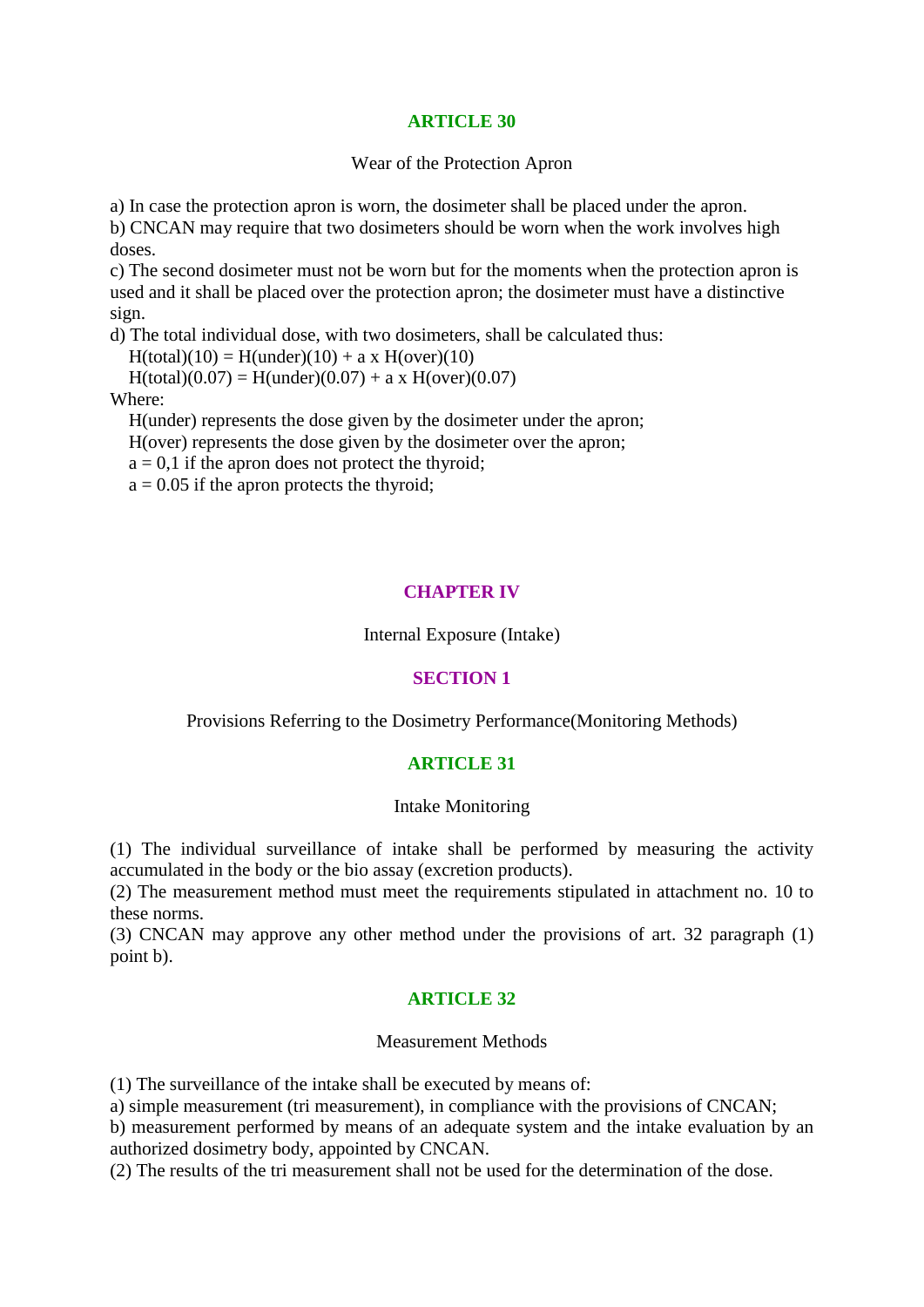(3) The intake measurement must be performed when the tri measurement results are above the measurement threshold specific to a radionuclide.

### **ARTICLE 33**

#### Measurement Intervals

(1) The measurement intervals for a few radionuclides are specified in attachment no. 10 to these norms.

(2) In case of radionuclides that are not specified in attachment no. 10 to these norms, the surveillance intervals shall be chosen in such way, that even if the intake occurred at the beginning or at the end of the interval, the measurement should not lead to an underestimation or overestimation with a ratio greater than 3.

(3) In case of radionuclides whose half-value life is very short (less than a day), the intake surveillance shall be performed by means of frequent tri measurements, e.g. each day of work.

#### **ARTICLE 34**

Measurement of Intake in Case of a Radionuclide Mixture

(1) Provided that it can be admitted that a radionuclide mixture is stable, the measurement of the intake can be limited to the measurement of a director radionuclide.

(2) The determination of the dose starting from the measurement of the director radionuclide must be documented.

### **ARTICLE 35**

### Measurement of the Activity Concentration in the Air

In particular cases, in the authorization process of practice, with the approval of CNCAN, the measurement of the activity concentration in the air of the work environment may replace the individual surveillance of intake.

### **ARTICLE 36**

#### Measurement in case of Particular Radionuclides

In case that there is no authorized body appointed by CNCAN to measure the intake for a radionuclide, CNCAN shall decide on the body that shall perform the measurement, shall draw up the procedures (measurement frequency and method) and the corresponding analysis types that must be taken.

### **SECTION 2**

Minimum Requirements for the Bodies that Perform Tri Measurements and the Conditions Required for the Appointment of the Authorized Bodies for the Intake Measurement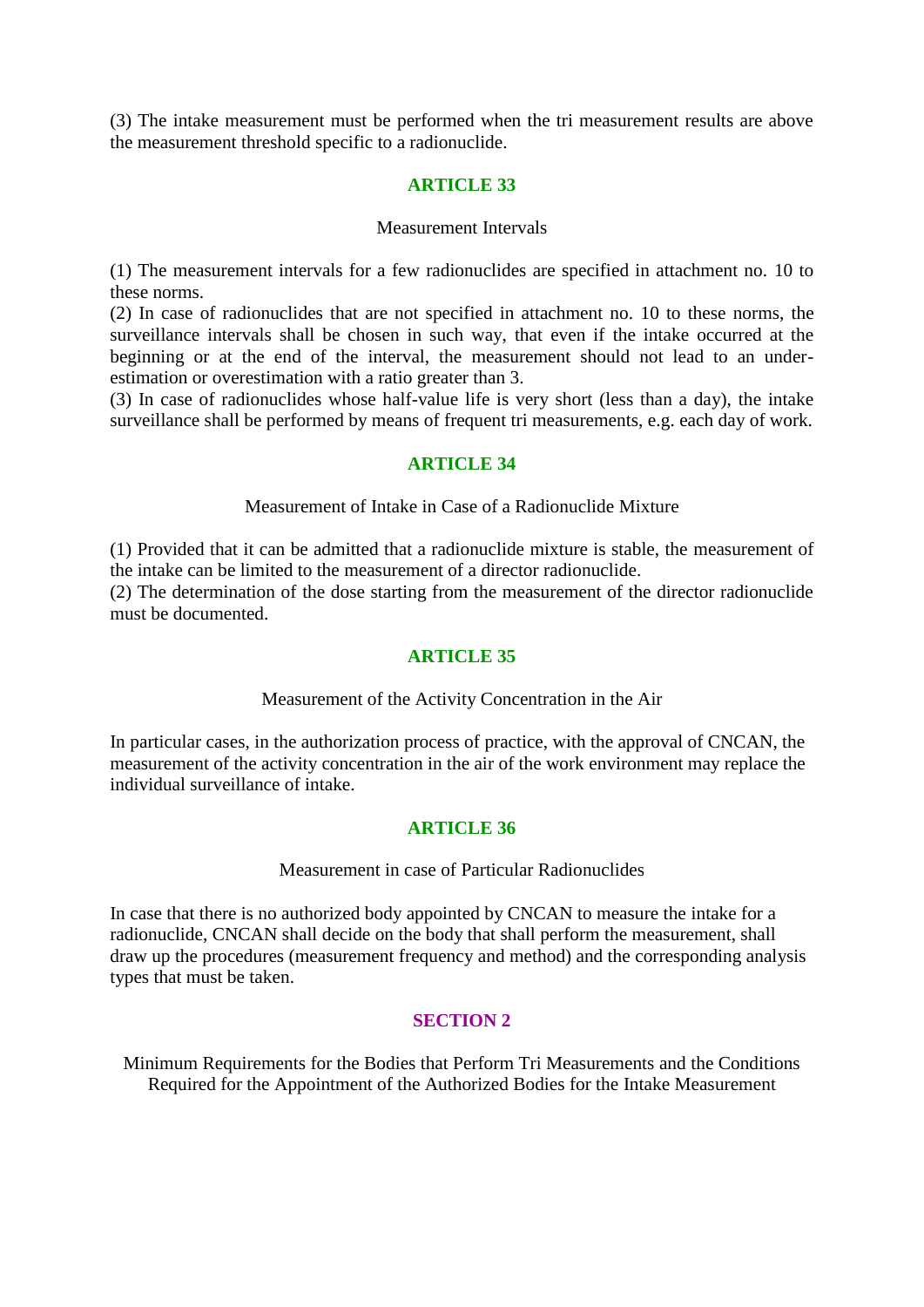## **ARTICLE 37**

### Tri Measurements

(2) The requirements referring to the tri measurements are approved by CNCAN on a case by case basis in the authorization or appointment process.

(2) They comprise minimum requirements referring to measurement, calibration, metrological traceability, as well as Quality Assurance.

(3) The results of the tri measurements shall be registered.

## **ARTICLE 38**

Appointing Bodies of Individual Dosimetry for the Intake Measurement

(1) The appointment of the individual dosimetry body for the intake measurement shall be granted provided that it complies with the following conditions:

a) the responsible person of the individual dosimetry body is an authorized expert;

b) the individual dosimetry body sall be properly organized and have enough and properly trained personnel;

c) it shall be properly equipped;

d) it shall have an implemented program of Quality Assurance;

e) the intake measurement shall be performed in compliance with the regulations in force referring to the defined radionuclides;

f) the activity shall be carried out in compliance with these norms.

(2) The excretion analysis, the activity measurement, respectively the measurement of the radioactivity concentration, must be performed with a deviation lower than 20% from the reference values, for an activity between 10 and 100 times the measurement threshold stipulated in attachment no. 10 to these norms.

(3) In case of direct measurements, the activity measured on a phantom approved by CNCAN must be performed in compliance with the provisions of attachment no. 10 to these norms on a range between the measurement threshold and 100 times the value of the measurement threshold. The measured value must not deviate from the reference value with more than 20% in this range.

(4) The measurement systems must have a proper technical status and must comply with a standard admitted by the metrological regulations in force.

## **SECTION 3**

### Standard Patterns for Calculations

### **ARTICLE 39**

#### Standard Calculations

(1) The calculation of the committed effective dose shall be performed in compliance with attachment no. 9 to these norms or by any other method, if this is scientifically documented. (2) The radionuclide specific data that must be used for the calculation are given in attachment no. 10 to these norms, in the 4-C1 and 4-C2 tables of attachment no. 4 to the NFSR.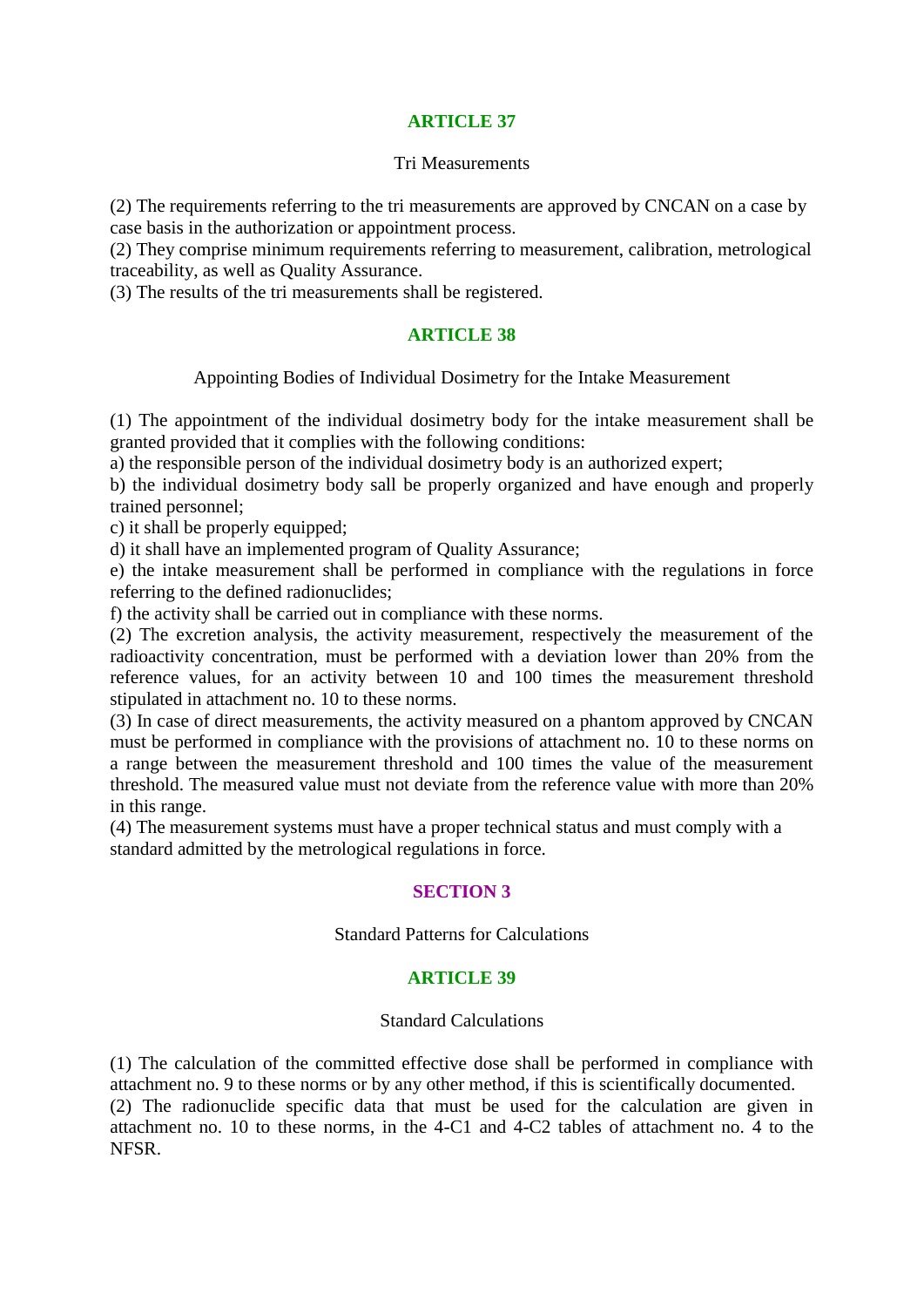(3) For the dose calculation under routine conditions, it is admitted that the intake occurred at the middle of the surveillance interval. Provided that the moment of intake is known, that moment shall be considered.

(4) If it can be demonstrated that the radioactive substance has a metabolism different from the standard pattern, under the form it is used, if CNCAN approves it, the best adjusted pattern shall be used with the purpose of the evaluation in the given case.

## **CHAPTER V**

### Other Provisions

### **ARTICLE 40**

### List of the Approved Individual Dosimetric Services

CNCAN shall publish the list of the approved individual dosimetric services appointed by CNCAN, in the Official Law Bulletin of Romania, Part I bis, and it shall update it.

## **ARTICLE 41**

### Obligations of the Approved Individual Dosimetric Services

(1) Beside the technical requirements and the requirements of Quality Assurance, the approved services have the following obligations:

a) ensuring the registrations of the results of the individual monitoring on paper and electronic medium, in compliance with the provisions of NFSR and with the provisions of point 1.2 of attachment no. 13 of these norms.

b) archiving all the documents that lie at the basis of the individual dose assignment and the dose registrations for the time period stipulated in NFSR;

c) drawing up reports regarding the dose exceeding or any other change regarding the registrations, that shall be immediately notified to CNCAN, in compliance with point 1.4.2.1 lit. c) and d) of attachment no. 13 to these norms.

d) submitting semester reports to CNCAN , in compliance with point 1.4.2.1 lit. b) of the attachment no. 13 to these norms, and annual reports regarding the dose registrations, drawn up in compliance with point 1.4.2.1 lit. e) of attachment no. 13 to these norms.

(2) In case that the legally constituted person, the authorization holder, is dissolved, the documents that contain the results of the individual monitoring shall be taken over by the approved dosimetric service that ensured the individual monitoring.

(3) In case that an approved dosimetric service is dissolved, it is compelled to deliver to the regulatory authority – CNCAN- the record documents of the individual monitoring for all the registered persons.

## **ARTICLE 42**

### Dosimetry of Persons in Interventions Cases

(1) The person dosimetry in intervention cases and the dose limits are those stipulated in art. 114 lit. c) of NFSR.

(2) Dosimetry can be performed by:

a) the approved dosimetric service, appointed by CNCAN;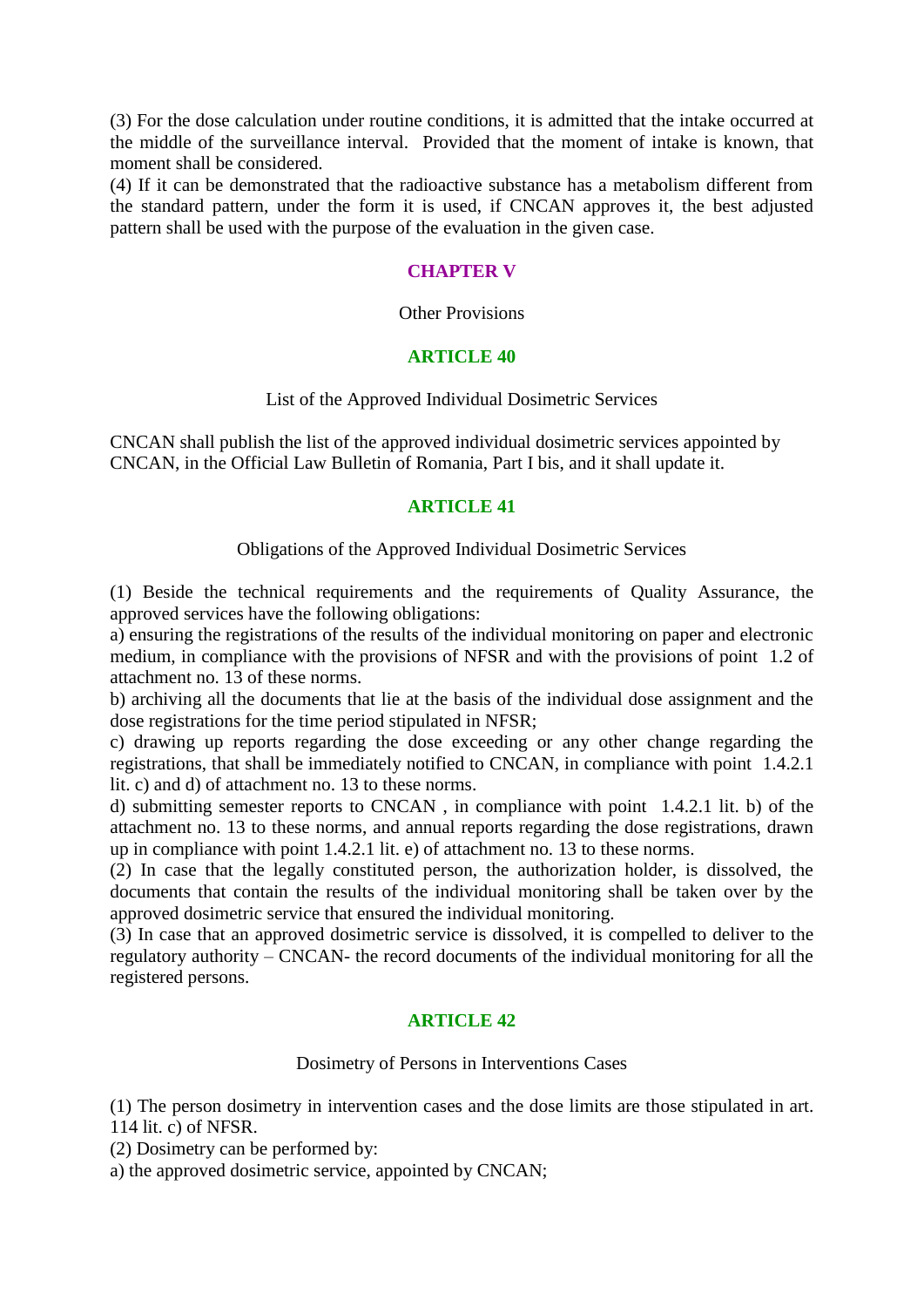b) the unities authorized by CNCAN that execute the intervention. In case that the intervention levels are exceeded, electronic dosimeters may be used provided that they prove metrological traceability.

(3) If an intake occurs, one must proceed to a surveillance in compliance with the stipulations of art. 31, and the unity that performed the intervention action may request the execution of special tri measurements.

(4) It can be renounced to the individual dose measurement for fields that are sufficiently known and homogenous, provided that they are determined by calculation.

## **ARTICLE 43**

### Measurement of the Main Components of a Mixed Radiation

(1) If it can be demonstrated that for a person the effective dose referring to the intake or to the external photon or neutron irradiation cannot exceed 10% of the total annual dose, it can be renounced to the individual dosimetry of this radiation component, provided that CNCAN approves it.

(2) If the skin dose does not exceed 25 mSv/year, it can be renounced to the individual surveillance of this component with the approval of CNCAN.

### **ARTICLE 44**

### Loss or Deterioration of the Personal Dosimeter

(1) In case of loss or deterioration of the used personal dosimeter, the person responsible for the radiological safety together with the authorized expert shall lead the necessary investigations in order to determine the causes and shall assign the dose for the person holding the dosimeter.

(2) The approved dosimetric service and CNCAN shall be notified on the loss or deterioration of the dosimeter, including on the causes and the assigned values of dose.

### **ARTICLE 45**

### Prolongation of the Surveillance Period

(1) The surveillance period may be prolonged over the authorized one, with the approval of CNCAN, provided that:

a) the surveillance shall be additionally performed by means of an individual direct reading dosimeter;

b) the dosimetry of the work environment shall be executed by giving the dose debit or if there is any possibility of sonorous warning.

(2) The authorization holder must prove to the regulatory authority that the measurement systems specified under paragraph (1) lit. a) prove metrological traceability and that they have an implemented system of Quality Assurance.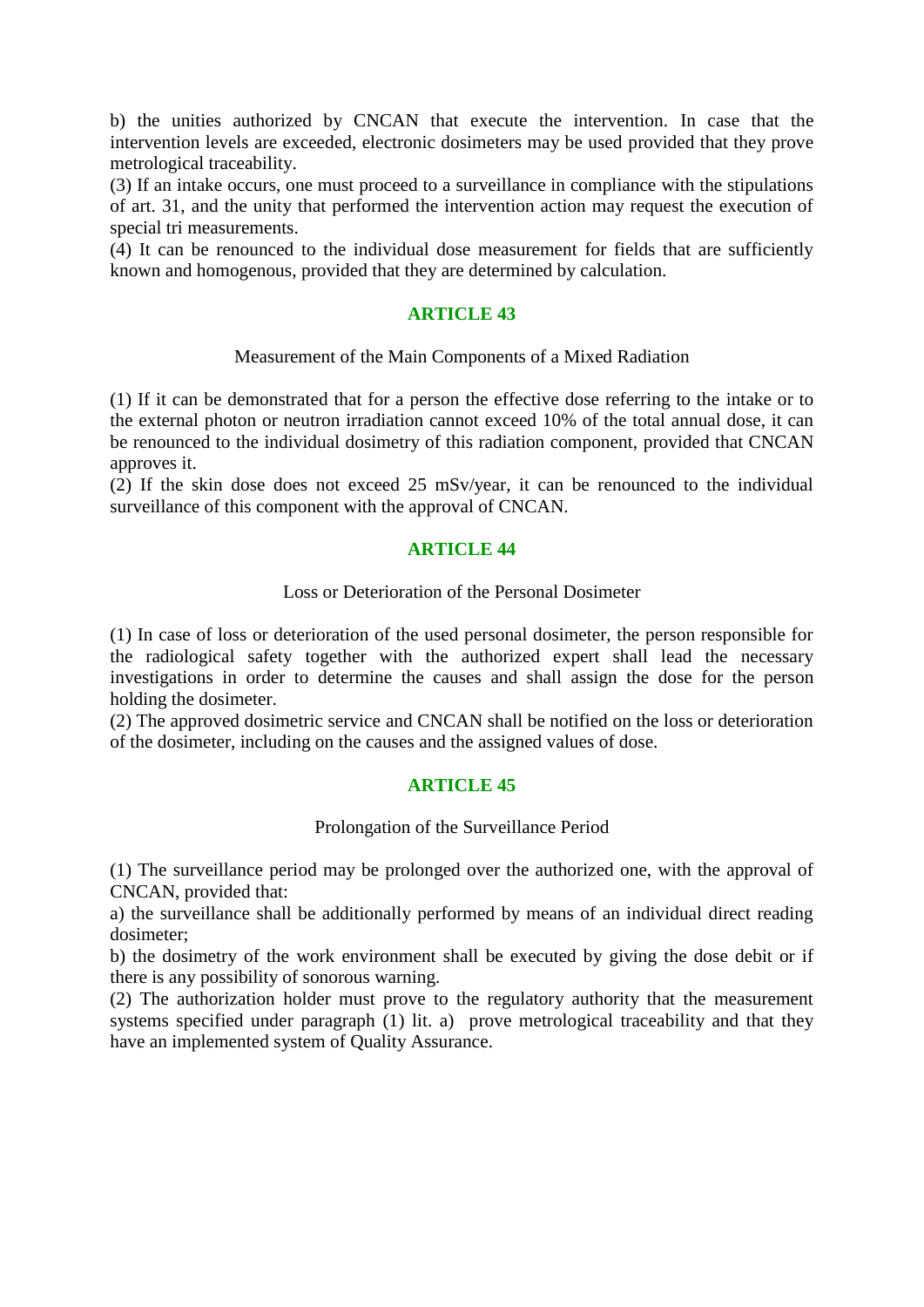## **CHAPTER IV**

Conditions regarding the Appointment

### **ARTICLE 46**

Conditions Necessary to the Appointment and Approval

(1) Each individual dosimetric service must be appointed by the regulatory authority.

(2) The appointment is granted provided that the following conditions for approval are fulfilled:

a) the responsible person of the individual dosimetric service is an expert in radiation protection;

b) the individual dosimetric ervice has a proper organization, enough and properly trained personnel;

c) the measurement system complies with the national and international standards (traceability). Traceability is established by the metrological regulations in force for each case and it is checked by a standards and calibration laboratory appointed by CNCAN.

d) the conditions under art.41 are fulfilled.

(3) The appointment shall be granted if the provisions of the Order of the president of CNCAN **[nr. 219/1999](lnk:ORN%20CAN%20219%201999%200)** for approving the Norms on the appointment of the bodies notified for the nuclear field published in the Official Law Bulletin of Romania, Part I, no. 87 of 28 February 2000 are fulfilled.

## **ARTICLE 47**

Application Request for the Appointment as Approved Dosimetric Service

The application request for the appointment as approved dosimetric service shall contain data referring to:

a) name of the applicant as legally constituted person;

b) headquarters, fax, telephone;

c) the person empowered to represent him.

## **ARTICLE 48**

### Documents that Accompany the Application for the Appointment as Approved Dosimetric Service

(1) The applicant shall attach to the application for appointment a documentation that shall contain:

a) documents that should certify the data stipulated under art. 47;

b) a detailed description of the activity for which the appointment is requested, including the ways of fulfilling the provisions of these norms;

c) the Quality Assurance Manual, with its related procedures, in compliance with the requirements of the applicable standards;

d) the list of the specific devices used, with the metrological certifications and checking;

e) the list of the standards and the reference documents specific to the activity for which the appointment is requested;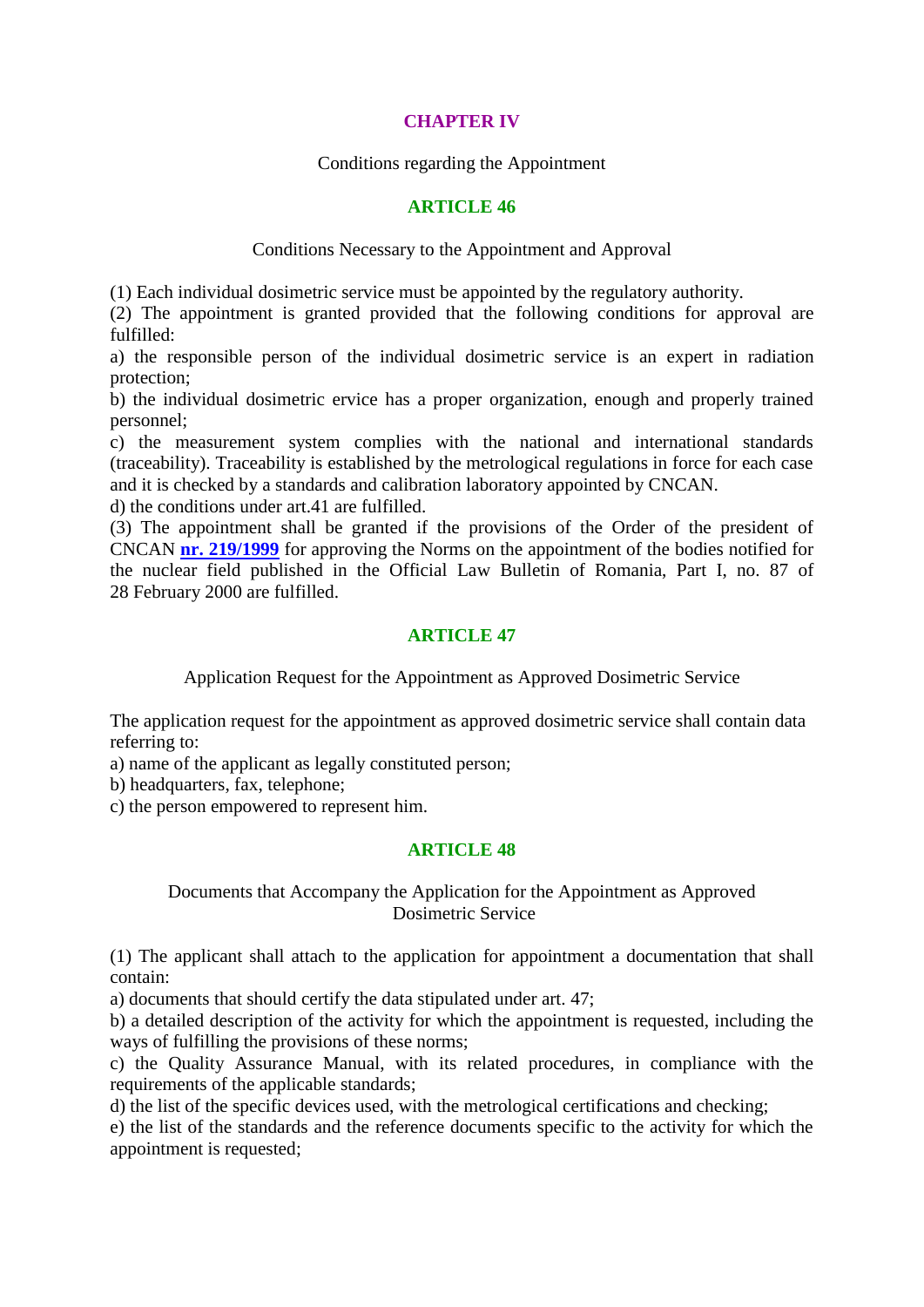f) the list of the specialized personnel that caries out the activity for which the appointment is requested;

f) the proof that the taxes and tariffs stipulated by the regulation in force regarding taxes and tariffs have been paid up;

(2) If the applicant proves that he is authorized by a body notified in the nuclear field, he shall attach to the application of appointing the approval as dosimetric services only the approval certificate and the proof that the taxes and tariffs stipulated by the regulation in force regarding taxes and tariffs have been paid up.

### **ARTICLE 49**

Duration of Appointment as Approved Dosimetric Service

The approved dosimetric service shall be appointed for a three year period of time.

### **ARTICLE 50**

Prolongation of the Duration of the Approval Appointment

(1) The appointment duration may be prolonged on the holder's request.

(2) The application for the prolongation of the duration of the appointment as approved individual dosimetric service shall fulfill the provisions of art. 48 and shall be filled in by the holder at least one month before the expiry of the validity period stipulated under art. 49. (3) Provided that paragraphs (1) and (2) are observed, the appointment of the approved dosimetric servicies may be further performed under the conditions of the old appointment, until the new appointment issued by CNCAN.

## **ARTICLE 51**

Ceasing of the Appointment as Approved Dosimetric Service

(1) The appointment as approved dosimetric service ceases in the following cases:

a) expiry of the validity of the appointment or approval provided that the holder did not fill in a new application or did not observe the provisions of art. 50 paragraph (2);

b) the holder's renunciation to the appointment as approved service;

c) the justified rejection of CNCAN regarding the prolongation of the appointment;

d) bankruptcy of the company;

(2) Within 45 days of the ceasing of the appointment, the dosimetric service shall deliver to CNCAN the records of the individual monitoring for all the persons registered in their records for the entire period of operation.

## **CHAPTER IV**

Transitory and Final Provisions

## **ARTICLE 52**

The applicant or the authorization holder as approved dosimetric service shall make available the required documents to the CNCAN control or surveillance team and he shall ensure the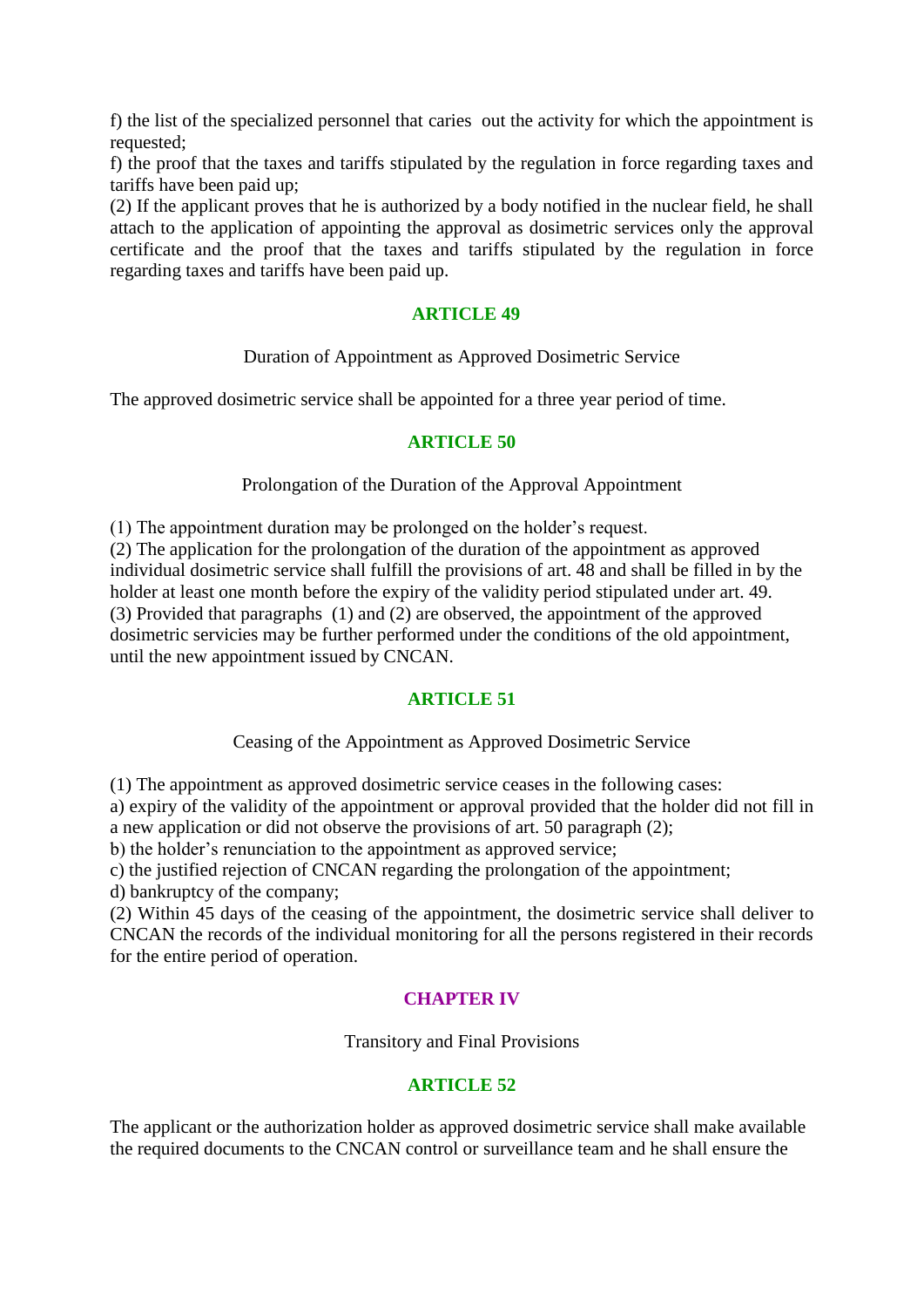access to the places where the activities for which the appointment as approved dosimetric service is requested or has been obtained are carried out.

#### **ARTICLE 53**

These norms shall enter into force on the  $1<sup>st</sup>$  of January 2003.

#### **ARTICLE 54**

Within 6 months of the date when these norms enter into force, the dosimetric service that ensures the individual dosimetry shall notify CNCAN on the way of fulfilling their provisions and shall request the appointment as approved dosimetric service.

#### **ARTICLE 55**

Within 6 months of the date when these norms enter into force, the standards and calibration laboratories that ensure the calibration of the individual dosimetry systems shall obtain from CNCAN the appointment as notified laboratories of dosimetry calibration.

#### *ATTACHMENT No. 1(to norms)*

**1.** Minimum detectable activity (AMD)

The slightest activity of a radionuclide that can be detected in an assay with a 95% percentage, 5% being considered for error of type I (a radionuclide is decided to be present, when actually it is not) and for the error of type II (a radionuclide is decided to be present, when actually it is not)

 **2.** Quality Assurance

Planning, surveillance, control and the measurements taken in case of execution of a product or of performance of an activities with the purpose of complying with the requests regarding quality .

 **3.** Radioactive concentration

The activity of the volume unit; the unit of measure is given in  $Bq/m<sup>3</sup>$ .

 **4.** Reference Conditions

The conditions where the values of the influence factors as well as the parameters of the measurement instruments lead to a correction factor whose value is of 0,1. Under reference conditions, there are no corrections necessary for the calibration factor.

 **5.** Routine conditions

The conditions under which the accuracy and precision of a dosimetry measurements system is tested for a single energy, usually of the calibration source,  $137$ Cs or  $60$ Co for the photon dosimeters. The precision (standard deviation of a single measurement) and the accuracy (average deviation from the conventionally true value) are tested for the different levels of the dose. The results of the tests must comply at least with the accuracy criterion stipulated by the trumpet curves. Under such conditions, the test helps to the normalization of the system global sensitivity and shall be regularly repeated at least one a month.

 **6.** Radioactive contamination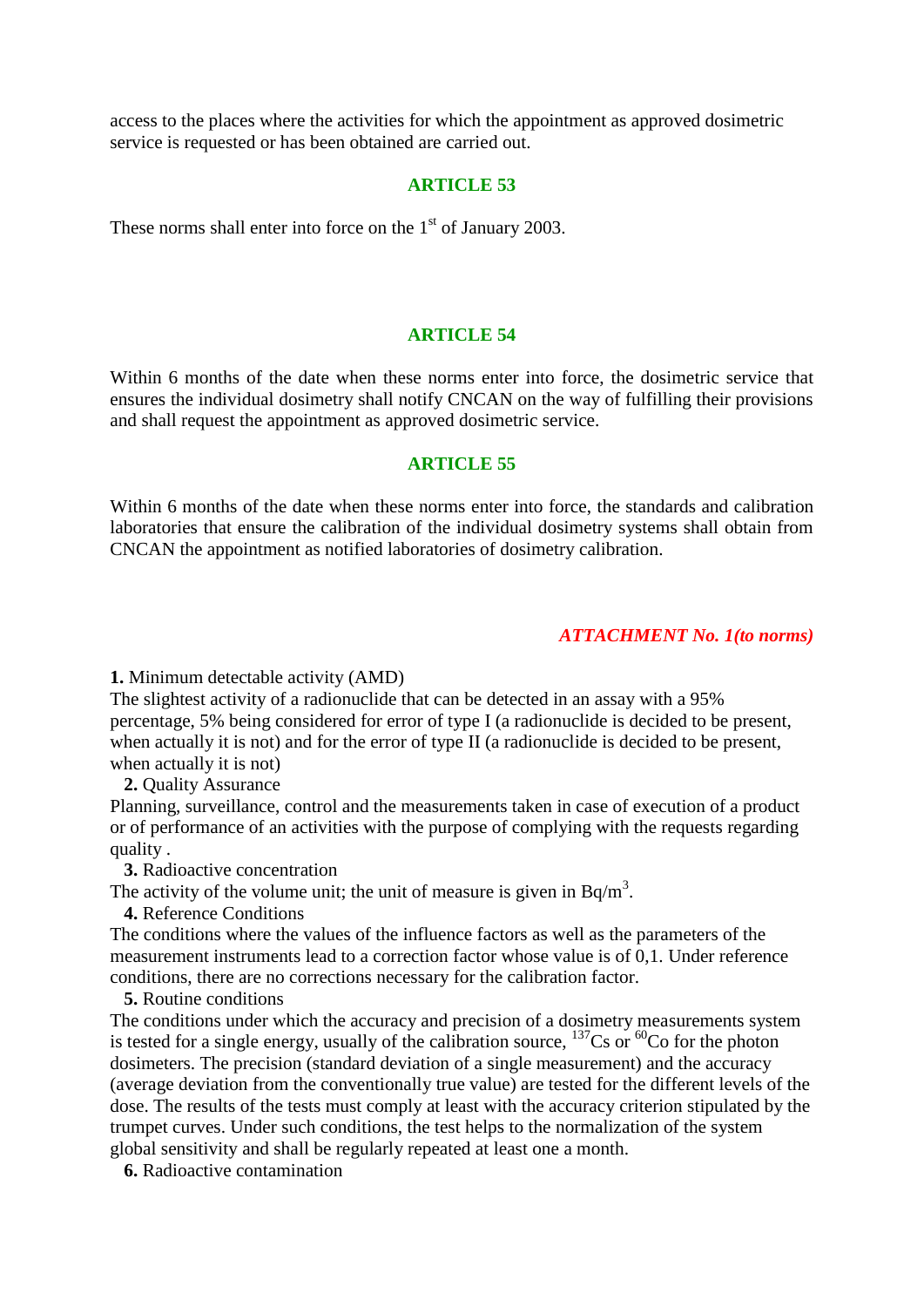The contamination of any material, surface, environment or of any person with radioactive substances; in case of the human body, the radioactive contamination includes both the external contamination of the skin and the internal contamination, regardless of the intake way.

 **7.** Stability control

The measurement of the parameters at determined intervals of time with the purpose of highlighting their variation compared to the reference values.

 **8.** Dosimeters

Instruments for measuring the environment dose or the individual dose

 **9.** Detection radiology examination

Radiological control executed regularly on a great number of persons; the preventive control performed by work medicine shall not be considered detection examination.

 **10.** Intake

The penetration of the radioactive substances in the human body by ingestion, inhalation or by penetration of the skin or wounds.

 **11.** Ingestion

Penetration of the radioactive substances in the human body by digestive way.  **12.** Inhalation

Penetration of the radioactive substances in the human body by respiratory passages.

 **13.** Type tests

Complex tests for a dosimetry system that allow the highlighting of all the error and uncertainty sources when measuring a dose and quantifying the important elements that contribute to the global error and that allow the description of the dosimetry system type.

 **14.** Independent tests

Participation in tests executed by the calibration laboratories, that represents the reference.  **15.** Chronic intake

Chronic absorption of the radioactive substances in the human body by ingestion, inhalation or by penetration of the skin or wounds.

 **16.** Reference instruments

They are secondary standards calibrated with primary standards by a national laboratory or a laboratory appointed by the regulatory authority that holds the admitted standards, or secondary standards if they are national standards.

 **17.** Actuating quantity

Quantity that can influence the precisions or uncertainty of a measurement.

 **18.** Intake measurement

Evaluation of the committed effective dose  $E_{50}$  on the basis of the measurements of the body activity or of the excretions.

 **19.** Tri measurement (test)

Measurement procedure used with the purpose of highlighting an intake without determination of the corresponding effective dose. In case that the value of the threshold set before is exceeded, the determination of the committed effective dose is required.

 **20.** Registration level

The value formally defined for the dose that must be registered within a monitoring program.  **21.** Minimum test level (NMI)

Quantity of radioactive material that the dosimetry body is able to measure in order to participate in the program of independent tests.

 **22.** Director nuclide

The representative nuclide of a nuclide mixture which the determination of the dose refers to.  **23.** Appointed dosimetry body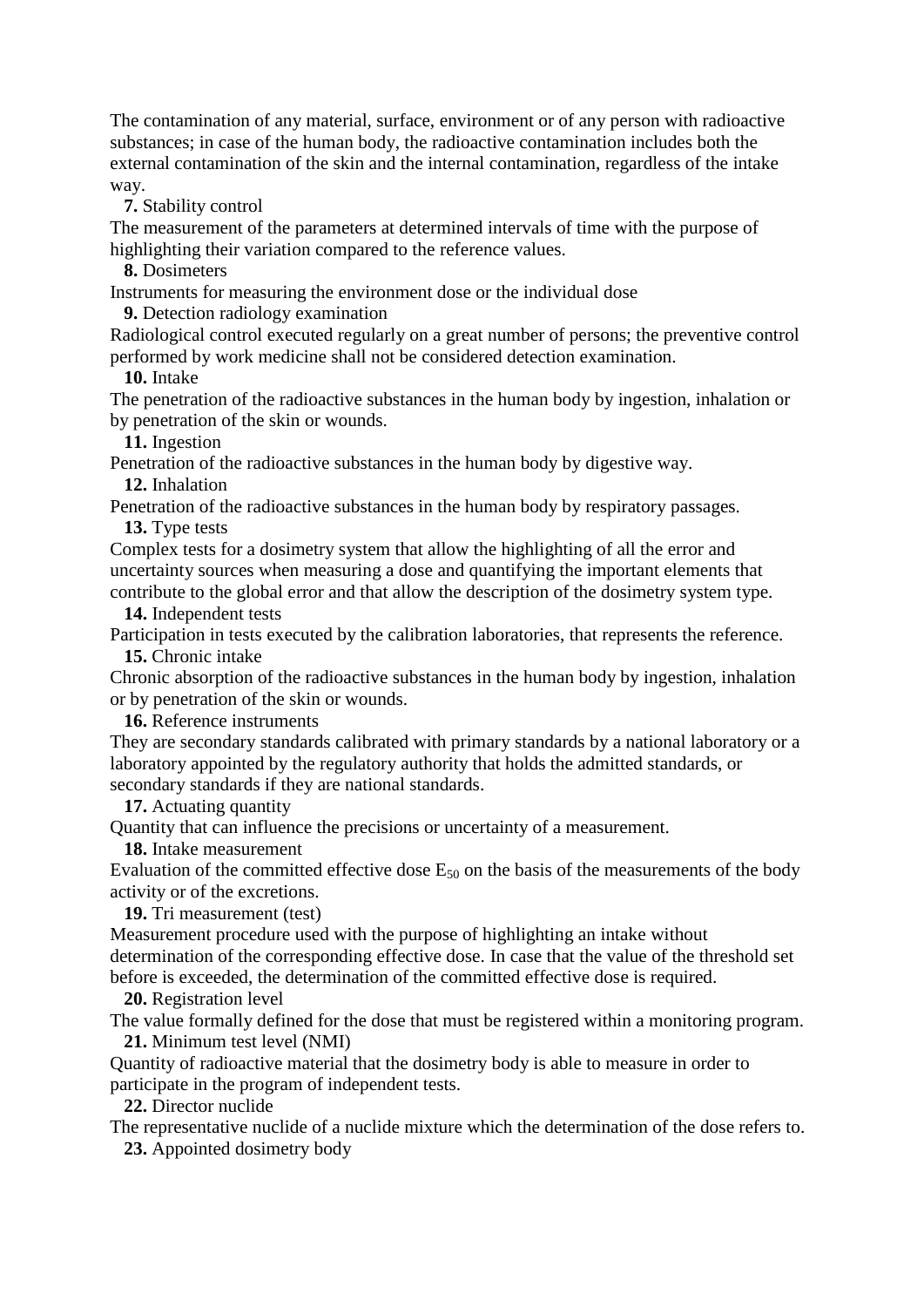Body responsible with the calibration and control of the instruments of individual dosimetry surveillance and the reading or interpretation of their indications, or for the radioactivity measurements in the human body or in biological tests or for the dose evaluation and assignment; its ability to function is recognized by CNCAN.

 **24.** Effective half-value life

It represents the harmonic average between the biological half-value life and the physical half-value life.

 $T(1/2biol) * T(1/2fiz)$  $T(1/2eff) = T(1/2biol) + T(1/2fiz)$ 

#### **25.** Fading

The difference between the measured value and the reference value that occurs during the period of time that elapses between the irradiation and evaluation, in rapport to the reference value; it is expressed in % months. In case of a photo dosimeter it measures the loss of the contrast of the dosimetry film.

 **26.** Response (R)

The ratio between the measured value and the true conventional value of the dose.

 **27.** Secondary standard

The standard whose value is established in relation with the primary standard accompanied by a document that should certify its traceability.

 **28.** National standard

The standard recognized by means of a national official decision that sets the basic values for the respective country. Generally the national standards are primary standards.

 **29.** Third standard

The standard whose value is established in relation with the secondary standard.

 **30.** Reference source

It is the secondary standard source calibrated in relation with primary standards or by an authorized laboratory that holds proper standards.

In case the reference source is not a standard source, it must be calibrated in relation with a secondary or third standard.

#### **31.** Primary standard

A high quality metrological standard for a certain field. The primary standards are maintained in the national laboratories for:

a) research in the metrological field;

b) participation in international inter-comparing actions within laboratories that hold primary standards.

 **32.** Reception test

The control of a product prepared for delivery or delivered in order to determine whether the technical and safety requirements are met with the purpose of use.

 **33.** Traceability

The characteristic of a measurement or standard result of being associated to the reference determinations, generally to the national and international standards by means of a comparison chain with determined certainties.

 **34.** Control

The official control and confirmation that a radiation measurement instrument (measurement device) complies with the legal requirements.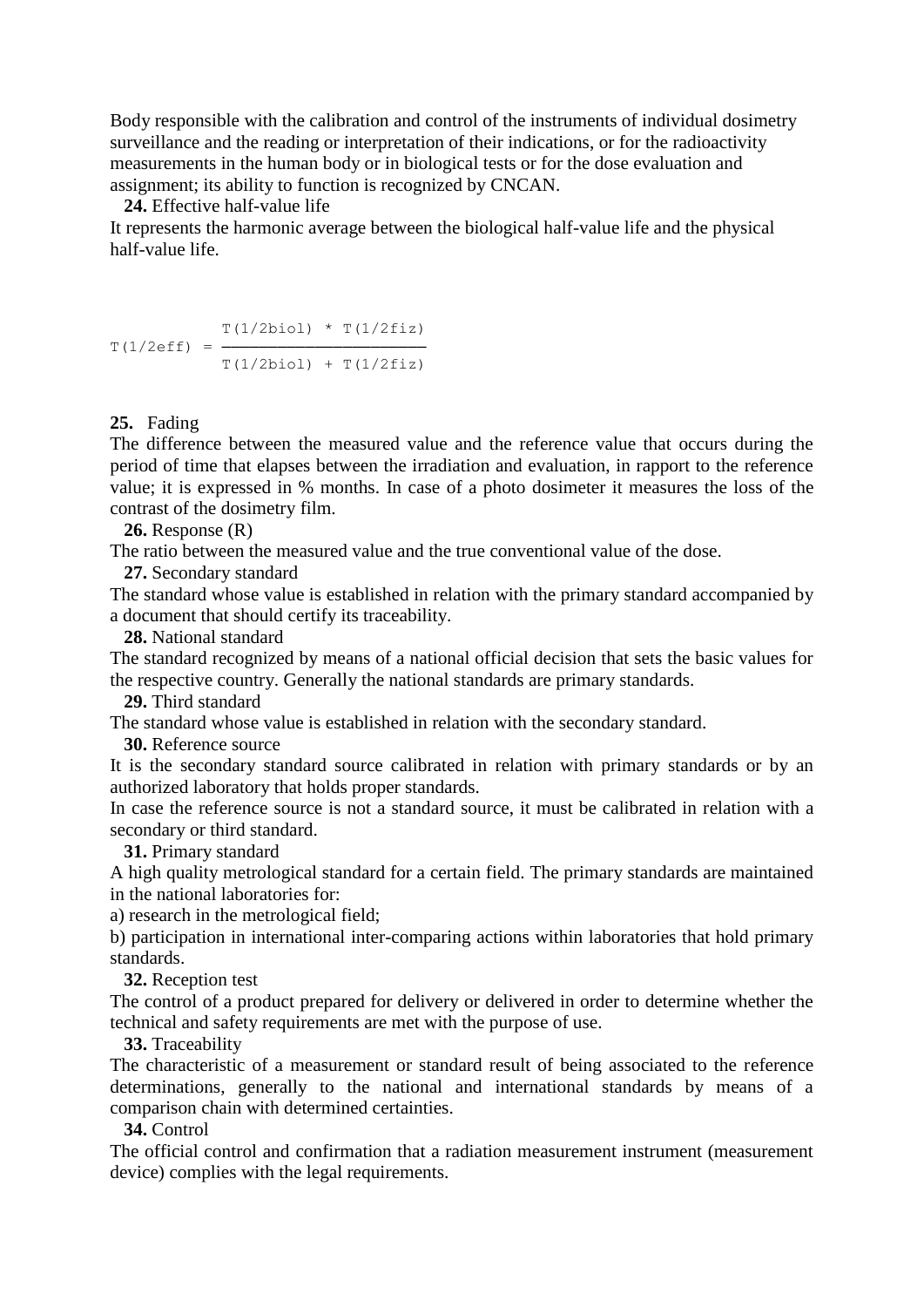Abbreviations:

 **1.** AQ—Quality Assurance

 **2.** CIE – International Commission of Electric Engineering

 **3.** CNCAN – National Commission Nuclear Activities Control

 **4.** CQ – Quality Control

 **5.** ICRP – International Commission for Radiological Protection

 **6.** ICRU – International Commission for Radiology Units

 **7.** ISO – International Organization of Standardization

 **8.** NFSR – Fundamental Norms on Radiological Safety

 **9.** NSR – PA Norms of Radiological Safety – Authorization Procedures

 **10.** ASR – Authorization of Radiological Safety

#### *ATTACHMENT No. 2(to norms)*

#### TRUMPET CURVES

The higher and lower limits allowed for the ratio Measured dose/Conventionally true dose, function of the dose equivalent  $H(p)(10)$  and  $H(s)(0,07)$ 

 **a)** for H(p)(10)

 **a)** for H(p)(0.07)

The higher limit is given by the relation:

$$
R(s) = 1,5 \left[ 1 + \frac{H_0}{2H_0 + H(r)} \right]
$$

The lower limit is given by the relation:

$$
R(inf) = \frac{1}{1,5} \left[ 1 - \frac{2H_0}{H_0 + H(r)} \right], \text{ pentru } H(r) \geq H(m)
$$

 $R(int) = 0$  for  $H(r) < H(m)$ ;

 **H(r)** – the reference value of the operational variable;

 **H(m)** - the value of the dose measured under routine conditions

 $H_0$  – the lowest value of the dose that can be measured. The value of  $H_0$  cannot exceed the registration level.

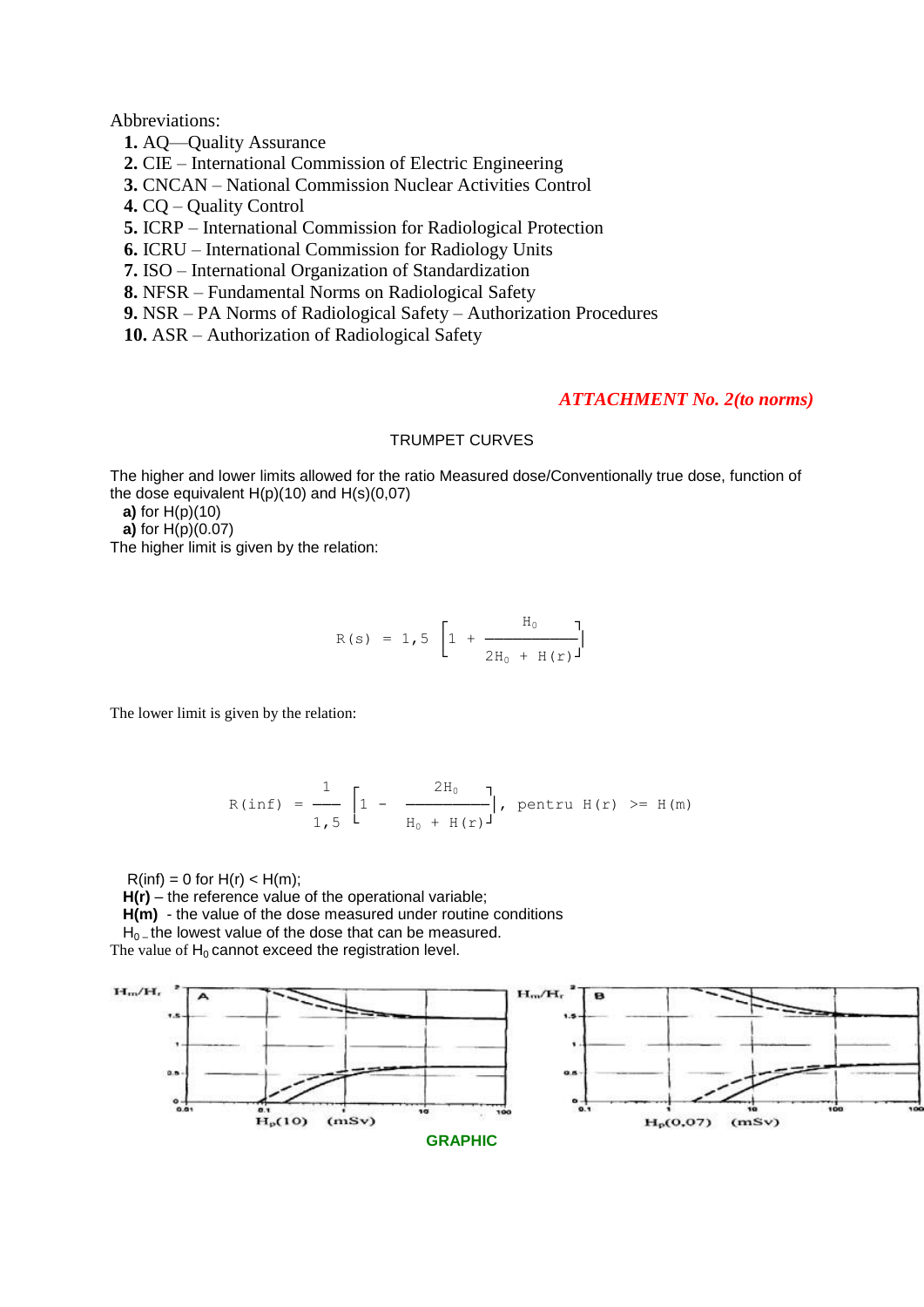Reference: "Radiation Protection 73" Technical recommendation for monitoring individuals occupationally exposed to external radiation Report, EUR 14852 EN, 1994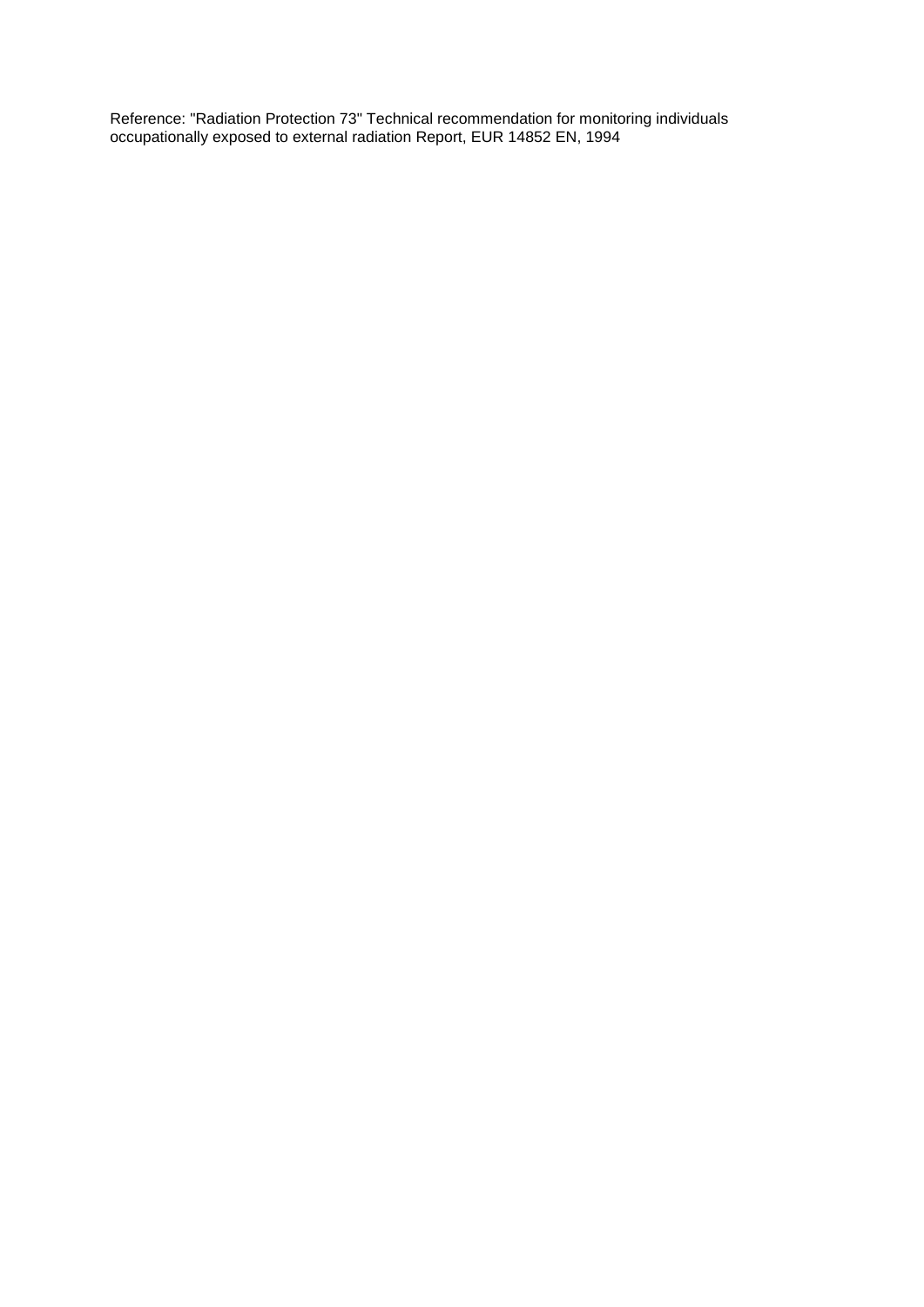#### *ATTACHMENT No. 3(to norms)*

#### REQUIREMENTS REGARDING THE INDIVIDUAL DOSIMETERS FOR PHOTONS

 **1.** Measured quantity:  **H(p)(** 10) and H(p)(0,07).  **2.** The lower dose that it can measure: In compliance with annex 2  **3.** Measurement range:  $H_0$  up to 0,5 Sv for the reference radiation.  **4.** Linearity: Deviation < 15% for values between 1 mSv andi 5 Sv.  **5.** Energetic dependence: For photons with energy between 20 keV and 5 MeV. Complying with the conditions of annex 2  **6.** Dependence on direction: < 20% up to 60° For energies > 6 keV.  **7.** Repeatibility: Standard deviation  $S \le 10\%$  for H(p)(10) and H(p)(0,07).  **8.** Fading: effect < 10%/month Reference: "Ordonnance sur la dosimetrie individuelle (Ordonnance sur la dosimetrie)" 814.501.43, Suisse, October 1999

*ATTACHMENT No. 4(to norms)*

 **\*)** Annex no. 4 is reproduced in the facsimile.

\_\_\_\_\_\_\_\_\_\_\_

#### REQUIREMENTS REGARDING DOSIMETERS FOR BETA RADIATION

 **1.** Measured quantity:  **H(p)(** 0,07).  **2.** The lowest value of the dose that it must measure:  $H_0 = 1$  mSv.  **3.** Measurement range: de la  $H_0$  până la 5 Sv.  **4.** Linearity: deviation < 15% for values between 1 mSv and 5 Sv.  **5.** Energetic dependence: For beta radiation of TI-204 or Kr-85.

$$
0, 1 \leq \frac{H(m)}{H(r)}
$$
  $\leq 2, 0$  for H(p) (0, 07);

In case that the system has been calibrated with photon radiation, additional requirements that are to be applied for beta radiation of Sr-90/Y-90 are imposed:

$$
0.5 \leq \frac{H(m)}{H(r)} \leq 2, 0.
$$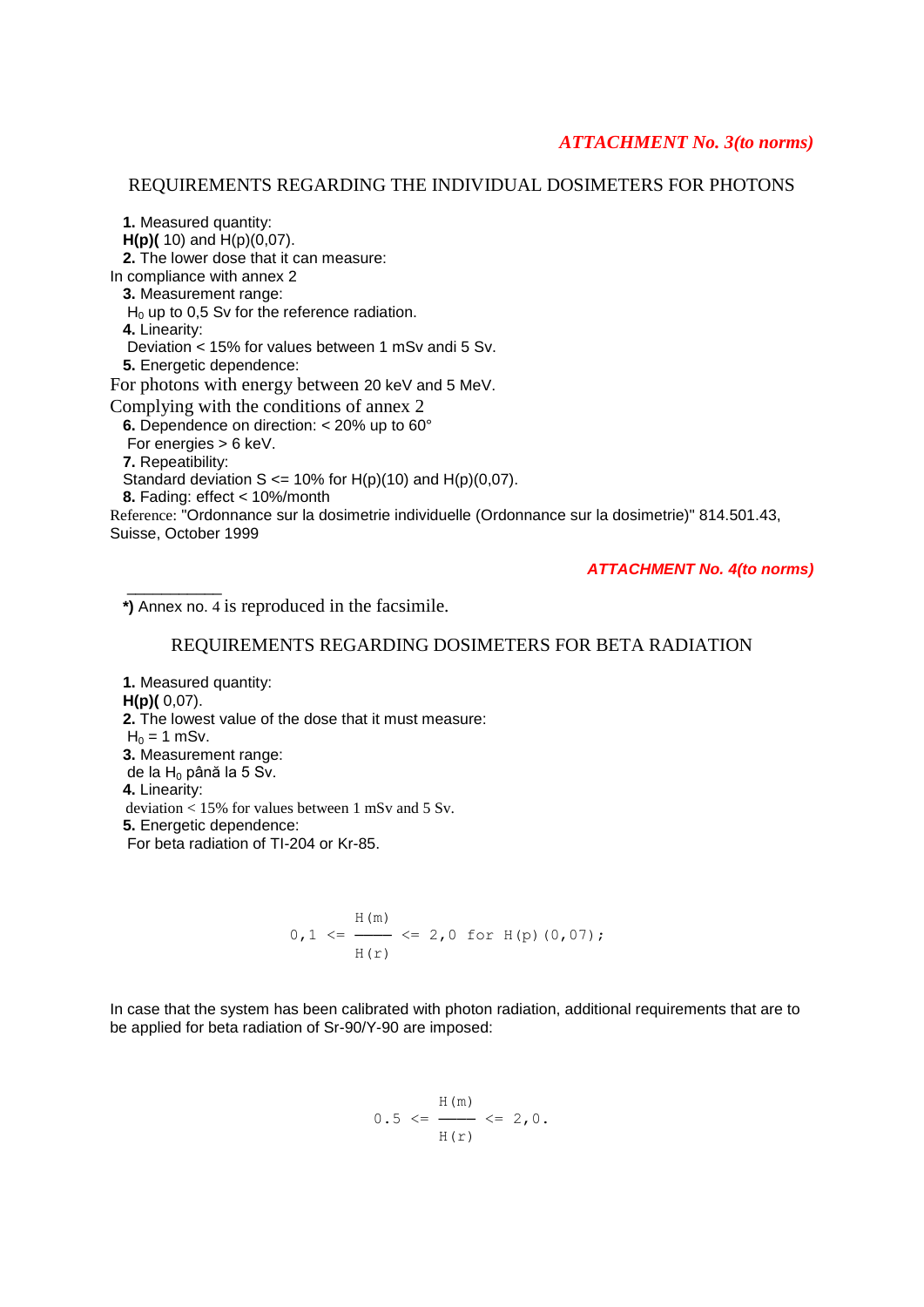**6.** Repeatibility: Standard deviation S < 10%  **7.** Fading: effect < 10%/month Reference: "Ordonnance sur la dosimetrie individuelle (Ordonnance sur la dosimetrie)" 814.501.43, Suisse, October 1999

*ATTACHMENT No. 5(to norms)*

\_\_\_\_\_\_\_\_\_\_\_  **\*)** Annex no. 5 is reproduced in the facsimile.

#### REQUIREMENTS REGARDING THE INDIVIDUAL DOSIMETERS FOR NEUTRONS

 **1.** Measured quantity:  **H(p)(** 10).  **2.** The lowest value of the dose that it must measure:  $H_0 = 0.5$  mSv.  **3.** Measurement range: from  $H_0$  up to 5 Sv.  **4.** Linearity: deviation < 30% for range between 1 mSv and 5 Sv.  **5.** Energetic dependence:

For the radiation spectrum where the dosimeter is used.

$$
0.3 \leq \frac{H(m)}{H(r)} \leq 3.0 \text{ for H(p) (10)};
$$

 **6.** Repeatibility: Standard deviation S < 50%  **7.** Fading: effect < 30%/month Reference: "Ordonnance sur la dosimetrie individuelle (Ordonnance sur la dosimetrie)" 814.501.43, Suisse, October 1999

#### *ATTACHMENT No. 6(to norms)*

REQUIREMENTS REGARDING THE DOSIMETERS USED FOR MEASURING THE EXTREMITY DOSE AT THE PHOTON RADIATION

 **1.** Measured quantity:  **H(p)(** 0,07).  **2.** The lowest value of the dose that it must measure:  $H_0 = 1$  mSv.  **3.** Measurement range: from  $H_0$  up to 5 Sv.  **4.** Linearity: deviation < 15% for the range between 1 mSv and 5 Sv.  **5.** Energetic dependence:

For photons whose energy falls within the range 10 keV and 300 keV, up to 1,5 MeV, under conditions of secondary electrostatic equilibrium.

$$
0.5 \leq \frac{H(m)}{H(r)} \leq 2.0 \text{ for } H(p) (0.07);
$$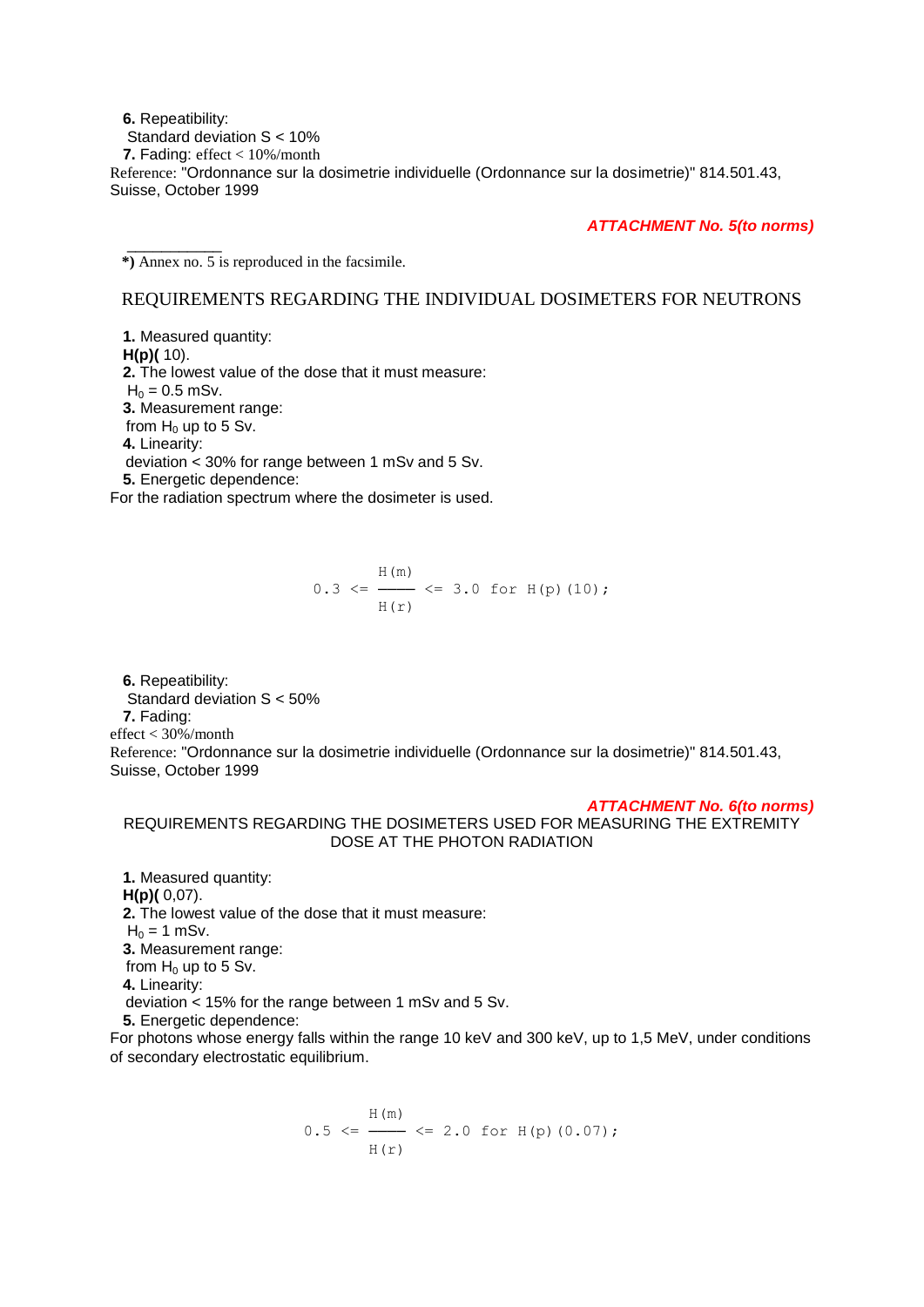**6.** Dependence on direction:  $<$  20% up to 60 $^{\circ}$  for energies  $>$  60 keV.  **7.** Repeatibility: Standard deviation S <= 15%  **8.** Fading: effect < 10%/month Reference: "Ordonnance sur la dosimetrie individuelle (Ordonnance sur la dosimetrie)" 814.501.43, Suisse, October 1999

*ATTACHMENT No. 7(to norms)*

 **\*)** Annex nr. 7 is reproduced in the facsimile.

\_\_\_\_\_\_\_\_\_\_\_

#### REQUIREMENTS REGARDING THE DOSIMETERS USED FOR MEASURING THE EXTREMITY DOSE AT THE BETA RADIATION

 **1.** Measured quantity:  **H(p)(** 0,07).  **2.** The lowest value of the dose that it must measure:  $H_0 = 1$  mSv.  **3.** Measurement range: from  $H_0$  up to 5 Sv.  **4.** Linearity: deviation < 15% for range between 1 mSv and 5 Sv.  **5.** Energetic dependence: For beta radiation of TI-204 or Kr-85.

$$
0.1 \leq \frac{H(m)}{H(r)} \leq 2.0 \text{ for } H(p) (0.07);
$$

In case the system has been calibrated with photon radiation, the additional requirement for the beta radiation of Sr-90/Y-90 shall be applied.

 **6.** Repeatibility:

Standard deviation S < 15%

 **7.** Fading: effect < 10%/month

Reference: "Ordonnance sur la dosimetrie individuelle (Ordonnance sur la dosimetrie)" 814.501.43, Suisse, October 1999

#### *ATTACHMENT No. 8(to norms)*

#### CONVERSION FACTORS

 **1.** Conversion factors for photons:

Conversion factors of the kerma in the air for the individual dose in depth H(p)(10) and of the superficial individual dose H(p)(0,07) applicable to an individual dosimeter placed on a parallelepipedic phantom.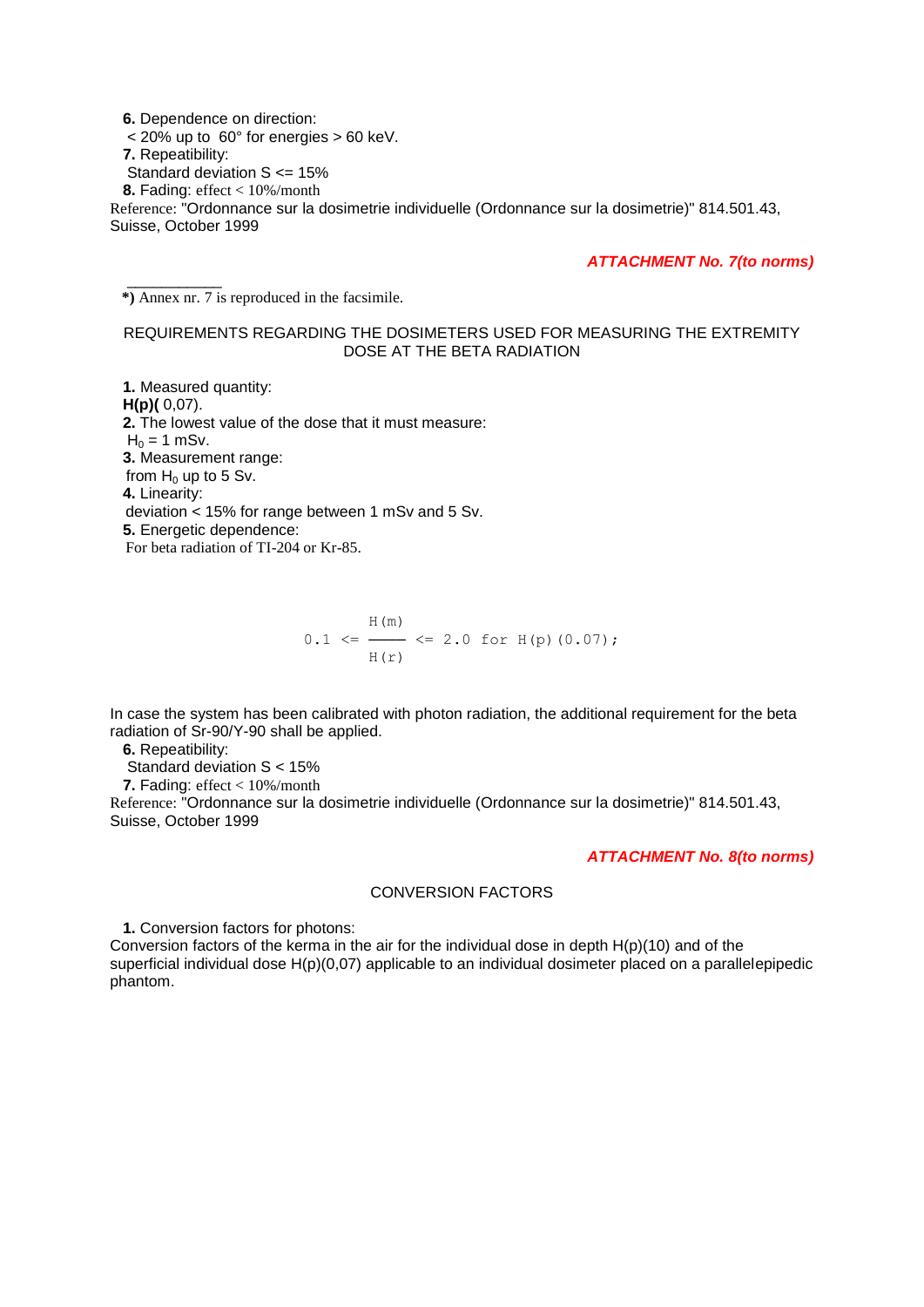| Quality/<br>source | Average<br>energy<br>(key) | Conversion factors (Sv/Gy) |                                                                                             |       |       |      |                |       |       |       |      |
|--------------------|----------------------------|----------------------------|---------------------------------------------------------------------------------------------|-------|-------|------|----------------|-------|-------|-------|------|
|                    |                            |                            | $h(p)(0.07; alpha)$ for an alpha angle<br>alpha) for an<br>h(p)(10;<br>alpha<br>angle<br>of |       |       |      |                |       |       |       |      |
|                    |                            | $\overline{0}$             | 15                                                                                          | 30    | 45    | 60   | $\overline{0}$ | 15    | 30    | 45    | 60   |
| $N-15$             | 12                         |                            |                                                                                             |       |       |      | 0,96           | 0,95  | 0,95  | 0,95  | 0,96 |
| $N-20$             | 16                         |                            |                                                                                             |       |       |      | 0,98           | 0,98  | 0,98  | 0,98  | 0,97 |
| $N-25$             | 20                         | 0,55                       | 0,54                                                                                        | 0,50  | 0,41  | 0,28 | 1,03;          | 1,03; | 1,03; | 1,02; | 1,02 |
| $N-30$             | 24                         | 0,55                       | 0,54                                                                                        | 0,50  | 0,41  | 0,28 | 1,10           | 1,10  | 1,10  | 1,09  | 1,07 |
| $N-40$             | 33                         | 1,17                       | 1,15                                                                                        | 1,12  | 1,02  | 0,85 | 1,27           | 1,26  | 1,26  | 1,23  | 1,19 |
| $N-60$             | 48                         | 1,65                       | 1,63                                                                                        | 1,59  | 1,47  | 1,27 | 1,55           | 1,54  | 1,53  | 1,49  | 1,42 |
| Am-241             | 59                         | 1,89                       | 1,87                                                                                        | 1,83  | 1,72  | 1,50 | 1,72           | 1,71  | 1,69  | 1,65  | 1,57 |
| $N-80$             | 65                         | 1,88                       | 1,86                                                                                        | 1,83; | 1,71  | 1,50 | 1,72           | 1,70  | 1,70; | 1,65; | 1,58 |
| $N-100$            | 83                         | 1,88                       | 1,87                                                                                        | 1,82  | 1,73  | 1,53 | 1,72           | 1,70  | 1,70  | 1,66  | 1,60 |
| $N-120$            | 100                        | 1,81                       | 1,79                                                                                        | 1,76  | 1,68; | 1,51 | 1,67           | 1,66; | 1,65  | 1,62; | 1,58 |
| $N-150$            | 118                        | 1,73                       | 1,71                                                                                        | 1,68  | 1,61  | 1,46 | 1,61           | 1,60; | 1,60  | 1,58; | 1,54 |
| $N-200$            | 164                        | 1,57                       | 1,56                                                                                        | 1,55  | 1,49  | 1,38 | 1,49           | 1,49  | 1,49  | 1,49; | 1,46 |
| $N-250$            | 208                        | 1,48                       | 1,48                                                                                        | 1,47  | 1,42  | 1,33 | 1,42           | 1,42  | 1,42  | 1,43  | 1,43 |
| $N-300$            | 250                        | 1,42                       | 1,42                                                                                        | 1,41  | 1,38  | 1,30 | 1,38           | 1,38  | 1,38  | 1,40  | 1,40 |
| $Cs-137$           | 662                        | 1,21                       | 1,22                                                                                        | 1,22  | 1,22; | 1,19 | 1,21           | 1,21  | 1,22  | 1,23  | 1,26 |
| $Co-60$            | 1250                       | 1,15                       | 1,15                                                                                        | 1,15  | 1,16  | 1,14 | 1,15;          | 1,15  | 1,15; | 1,16  | 1,14 |
| Ti (Target)        | 5140                       | 1,11                       | 1,11                                                                                        | 1,11  | 1,11  | 1,11 | 1,11           | 1,11  | 1,11  | 1,11  | 1,11 |

Reference: ICRP 74, ISO 4037-3.

 **2.** Conversion factors of the kerma in the air for the superficial individual dose H(p)(0,07) applicable to the extremity dosimeter placed on a rods phantom

| Quality   | Mean energy(keV) | Conversion factor $h(p)(0,07)$ |  |  |
|-----------|------------------|--------------------------------|--|--|
|           |                  | Sv/Gy                          |  |  |
| $N-15$    | 12               | 0,95                           |  |  |
| $N-20$    | 16               | 0,98                           |  |  |
| $N-25$    | 20               | 1,00                           |  |  |
| $N-30$    | 24               | 1,03                           |  |  |
| $N-40$    | 33               | 1,07                           |  |  |
| $N-60$    | 48               | 1,11                           |  |  |
| Am- $241$ | 59               | 1,14                           |  |  |
| $N-80$    | 65               | 1,15                           |  |  |
| $N-100$   | 83               | 1,17                           |  |  |
| $N-120$   | 100              | 1,17                           |  |  |
| $N-150$   | 118              | 1,17                           |  |  |
| $N-200$   | 164              | 1,16                           |  |  |
| $N-250$   | 208              | 1,15                           |  |  |
| N-300     | 250              | 1,14                           |  |  |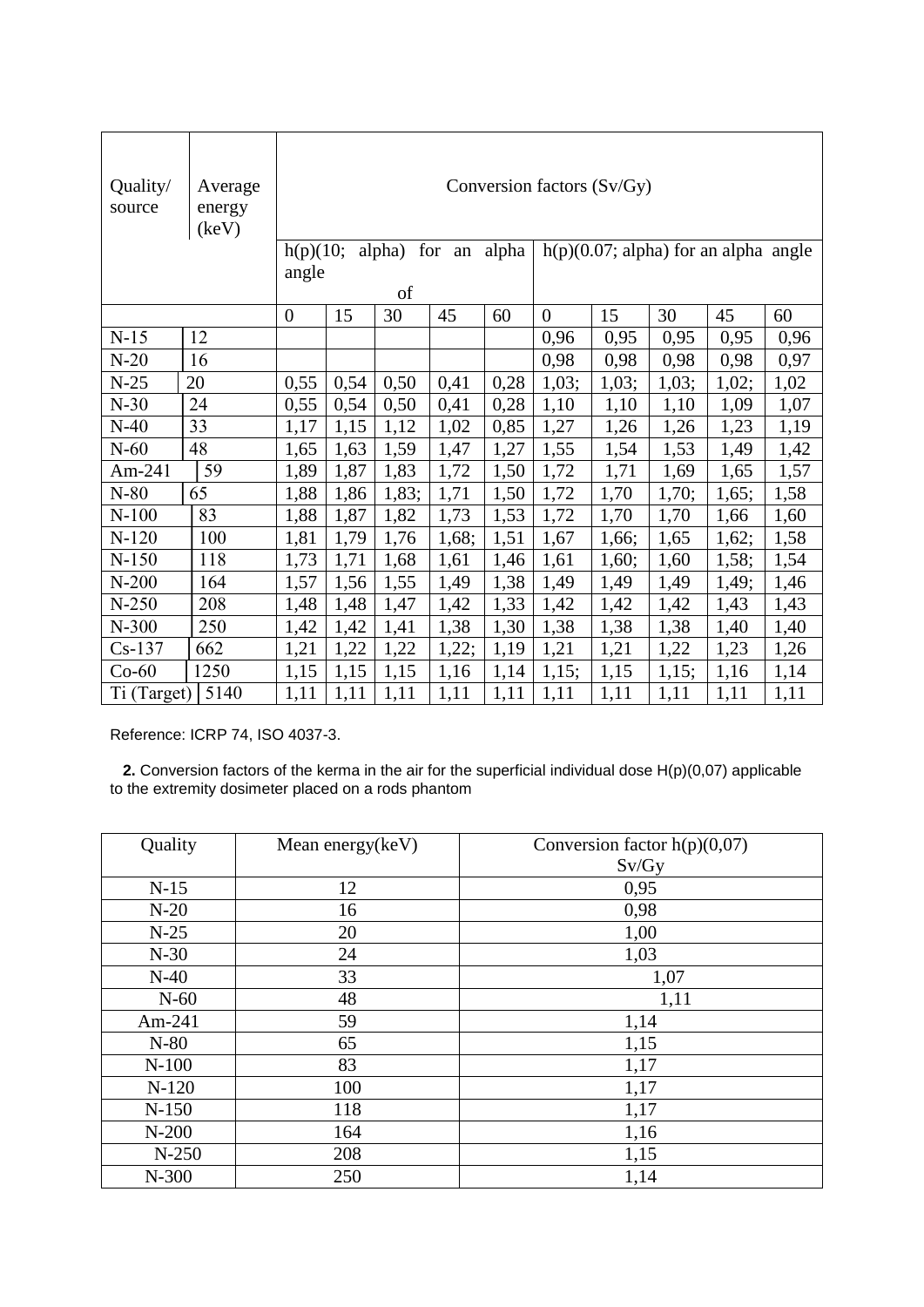| --<br>- - |
|-----------|
|-----------|

Reference: ISO 4037-3; Grosswelt, Radiation Protection Dosimetrie No. 59/1995, page 165-179.

 **3.** Conversion factors for neutrons:

Conversion factors h(p)  $\Phi$  (10, alpha of the  $\Phi$  neutron influence in the individual dose in depth H(p)(10) applicable to an individual dosimeter placed on a parallelepipedic phantom.

| Neutron source/Neutron                       | hp $\Phi$ (10; alpha) in pSv cm <sup>2</sup> for an alpha angle of |              |            |              |            |  |
|----------------------------------------------|--------------------------------------------------------------------|--------------|------------|--------------|------------|--|
| energy (MeV)                                 |                                                                    |              |            |              |            |  |
|                                              | $0^{\circ}$                                                        | $15^{\circ}$ | $30^\circ$ | $45^{\circ}$ | $60^\circ$ |  |
|                                              |                                                                    |              |            |              |            |  |
| $252 \text{Cf}$ (D <sub>2</sub> O-moderator) | 110                                                                | 109          | 109        | 102          | 87,4       |  |
| $252 \overline{Cf}$                          | 400                                                                | 397          | 409        | 389          | 346        |  |
| $\sqrt[241]{\text{Am-Be}}$ (alpha, n)        | 411                                                                | 409          | 424        | 415          | 383        |  |
| Thermal neutrons                             | 11,4                                                               | 10,6         | 9,11       | 6,61         | 4,04       |  |
| 0,024                                        | 20,2                                                               | 19,9         | 17,2       | 13,6         | 7,85       |  |
| 0,144                                        | 134                                                                | 131          | 121        | 102          | 69,9       |  |
| 0,250                                        | 215                                                                | 214          | 201        | 173;         | 125        |  |
| 0,57                                         | 355                                                                | 349          | 347        | 313          | 245        |  |
| 1,2                                          | 433                                                                | 427          | 440        | 412          | 355        |  |
| 2,5                                          | 437                                                                | 434;         | 454        | 441          | 410;       |  |
| 2,8                                          | 433                                                                | 431          | 451        | 441          | 412        |  |
| 3,2                                          | 429                                                                | 427          | 447        | 439          | 412        |  |
| 5,0                                          | 420;                                                               | 418          | 437        | 435          | 409        |  |
| 14,8                                         | 561                                                                | 563;         | 581        | 572          | 576        |  |
| 19,0                                         | 600                                                                | 596;         | 621        | 614          | 620        |  |
| 30                                           | 515;                                                               | 515;         | 515;       | 515;         | 515;       |  |
| 50                                           | 400                                                                | 400          | 400        | 400          | 400        |  |
| 75                                           | 330;                                                               | 330;         | 330;       | 330;         | 330;       |  |
| 100                                          | 285                                                                | 285          | 285        | 285          | 285        |  |

Reference: ISO 8529; ICRP 74.

Note: In case of values lower than 30 MeV, the conversion factors are identical to the ones used for the obtainment of H(p)(10).

 **4.** Conversion factors for electrons:

| Energy (MeV) | Conversion factors $H(p)(10)/\Phi$ (nSv • cm <sup>2</sup> ) |
|--------------|-------------------------------------------------------------|
| 0,10         | 1,661                                                       |
| 0,15         | 1,229                                                       |
| 0,20         | 0,834                                                       |
| 0,30         | 0,542                                                       |
| 0,40         | 0,455                                                       |
| 0,50         | 0,403                                                       |
| 0,60         | 0,366                                                       |
| 0,70         | 0,344                                                       |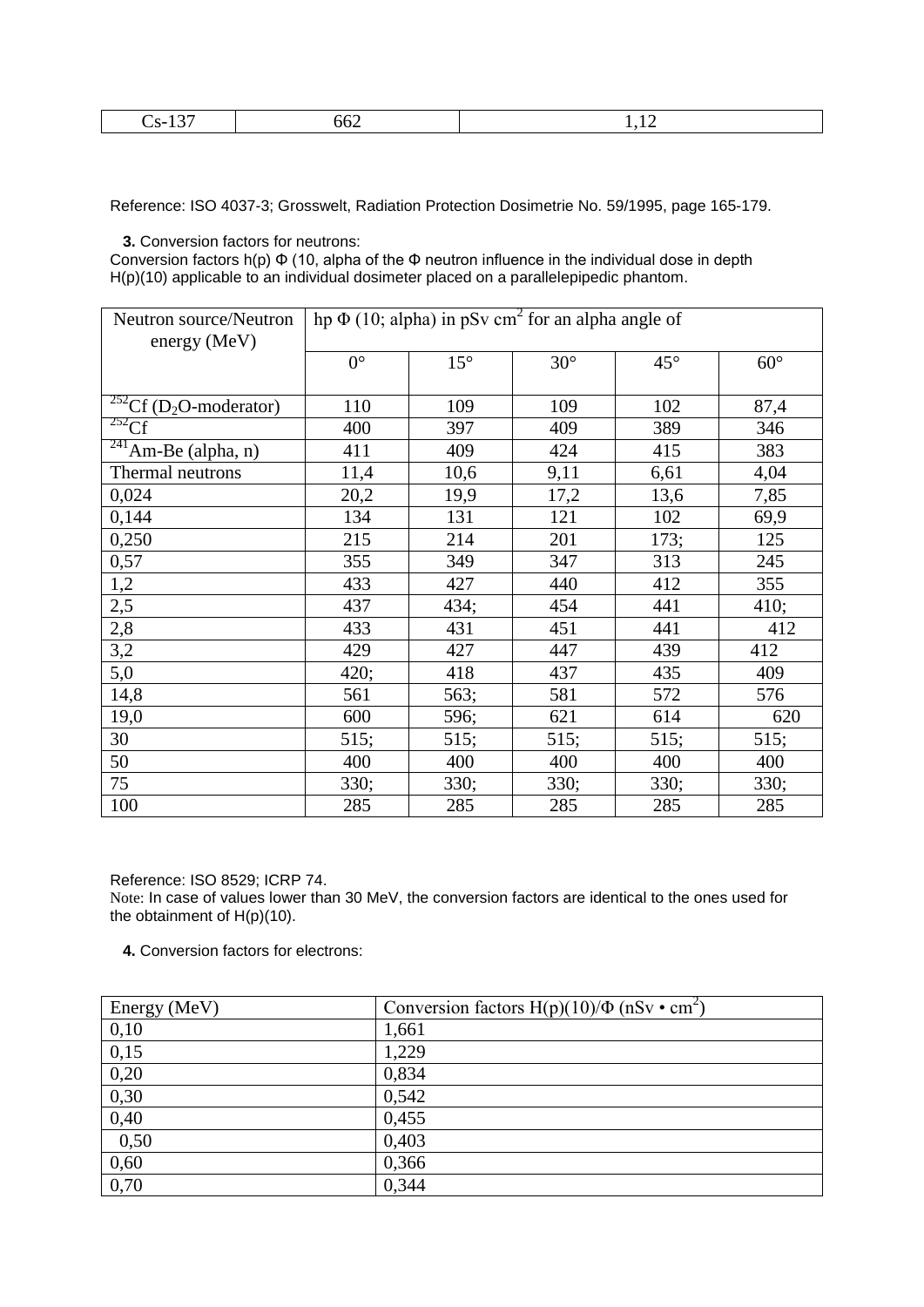| 0,80                        | 0,329 |
|-----------------------------|-------|
| 1,00                        | 0,312 |
| $\frac{1,50}{ }$            | 0,287 |
|                             | 0,279 |
| $\frac{2,00}{2,50}$<br>3,00 | 0,278 |
|                             | 0,276 |

Reference: ICRP-74.

 **5.** Conversion factors specific to the standard beta radiation:

| Source    | $\text{cm}^2$ | Conversion factors $H(p)$ (10) $/\Phi$ (nSv |  |
|-----------|---------------|---------------------------------------------|--|
| $Sr/Y-90$ | 1,24          |                                             |  |
| TI-204    | 1,20          |                                             |  |
| Kr-85     | 1,16          |                                             |  |
| $Pm-147$  | 0,23          |                                             |  |

*ATTACHMENT No. 9(to norms)*

#### INTERPRETATION OF THE INTAKE MEASUREMENT

For the interpretation in normal cases, it is admitted that the intake is due to an inhalation. The committed effective dose  $E_{50}$  operational variable in case of the intake is obtained by multiplying the incorporated activity I with the dose factor for the inhalation, e(inh), in compliance with ICRP 68.

 $E_{50} = e(inh) \times I(1);$ 

The fraction activity finding at the time t after the intake by inhalation in an organ or excretion, is given by the function  $m(t)$ 

$$
\mathbf{M(t)} = I x \mathbf{m(t)} (2);
$$

Where:

 **M(t)** is the activity in an organ or excretion (measured value).

**m**(t) the fraction daily eliminated or the retention factor, as case may be (the significance is specified in the tables of annex no.) 10).

The committed effective dose is obtained starting with  $M(t)$ :

$$
E_{50} = e(inh) \times I = e(inh) \xrightarrow{M(t)} = M(t) \xrightarrow{e(inh)} (3);
$$
  
\n $m(t) \xrightarrow{m(t)} (3);$ 

When the time t between the intake and measurement (special surveillances) is known, the committed effective dose is calculated starting with M(t) by means of formula (3).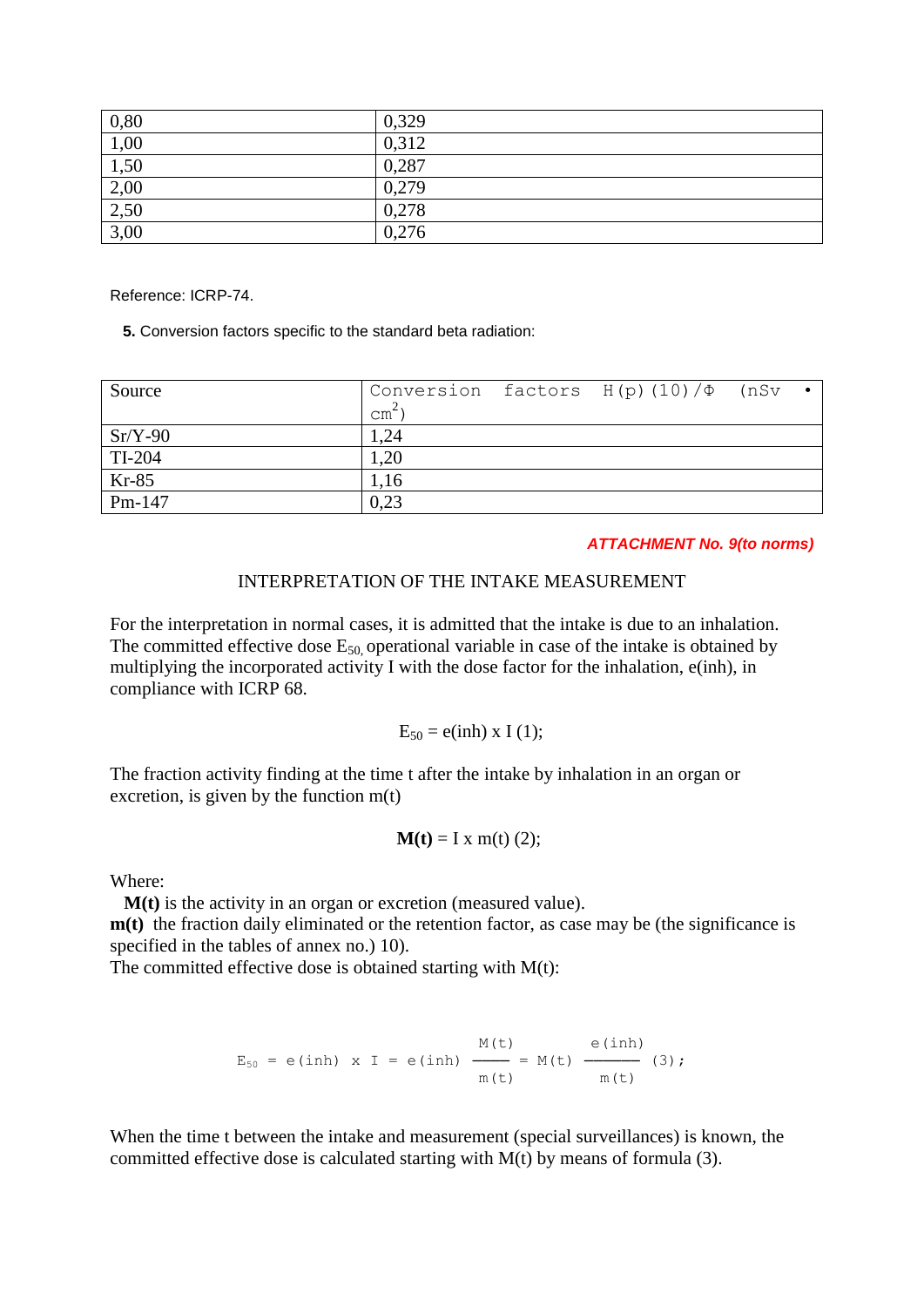When a routine monitoring is performed, it is admitted that the intake occurred at the half of the interval T and it shall be considered  $t=T/2$ . T represents the monitoring interval, and t represents the time that elapses from the intake (event) and the first measurements. The committed effective dose is obtained starting with the M quantity and with the values of the tables  $e(inh)/m(t)$  thus:

$$
E_{50} = e(inh) \times I = e(inh) \xrightarrow{M(t)} = M(t) \xrightarrow{e(inh)} (4);
$$
  
\n $m(t) \xrightarrow{m(t)} (4);$ 

When there occurs an intake that is obviously higher to the detection limit and the effective period is comparable or gigher to the monitoring interval, it must be borne in mind that this intake will influence the subsequent measurements.

The corrections of the intake are calculated by extrapolating the anterior intake I(a) to the moment of the measurement execution; this is performed by means of the factor m (delta t).

Delta t is the interval of time that lapses between the (assumed) moment of the anterior intake and of the new measurement.

The value  $M(n)$  is the corrected value of  $M(t)$  stemming from the new intake and it is calculated starting with the value  $M(a)$  of the prevoius measurement:

$$
M[n(t)] = M(t) - I(a) m(t) = M(t) - \frac{M(a)}{m(T/2)}
$$
m (delta t) (5);

The committed effective dose due to the new intake is calculated by means of formula(4).

n e(inh) e(inh) e(inh) m(delta t)  $E_{50} = M[n(t)]$  ------ = M(t) ------ - M(a) ------ • ----------- (6);  $m(T/2)$   $m(T/2)$   $m(T/2)$   $m(T/2)$ 

where the support of the committed effective dose of the precedent intake shall be :

n e(inh) a m(delta t) e(inh) a  $E_{50} = M[n(t)]$  ------ -  $E_{50}$  --------- = M(t) ----- -  $E_{50}$  k(delta t) (7);  $m(T/2)$   $m(T/2)$   $m(T/2)$ in case of the routine monitoring, the correction factor

$$
k(\text{delta } t) = \frac{\text{m}(\text{delta } t)}{\text{m}(\text{T}/2)}
$$
 can be calculated starting from the value of  $\text{m}(t)$ .

The lapsed time (delta t) can take the values  $(n+1/2)T$ , where "n" is the number of intervals that separate the intake and the measurement moments. The values of  $m$ )t= are given in ICRP – 78 under the form of tables and graphics.

If the contribution of the previous intake is greater than 10% of the intake of the last interval, corrections for the dose calculations are necessary.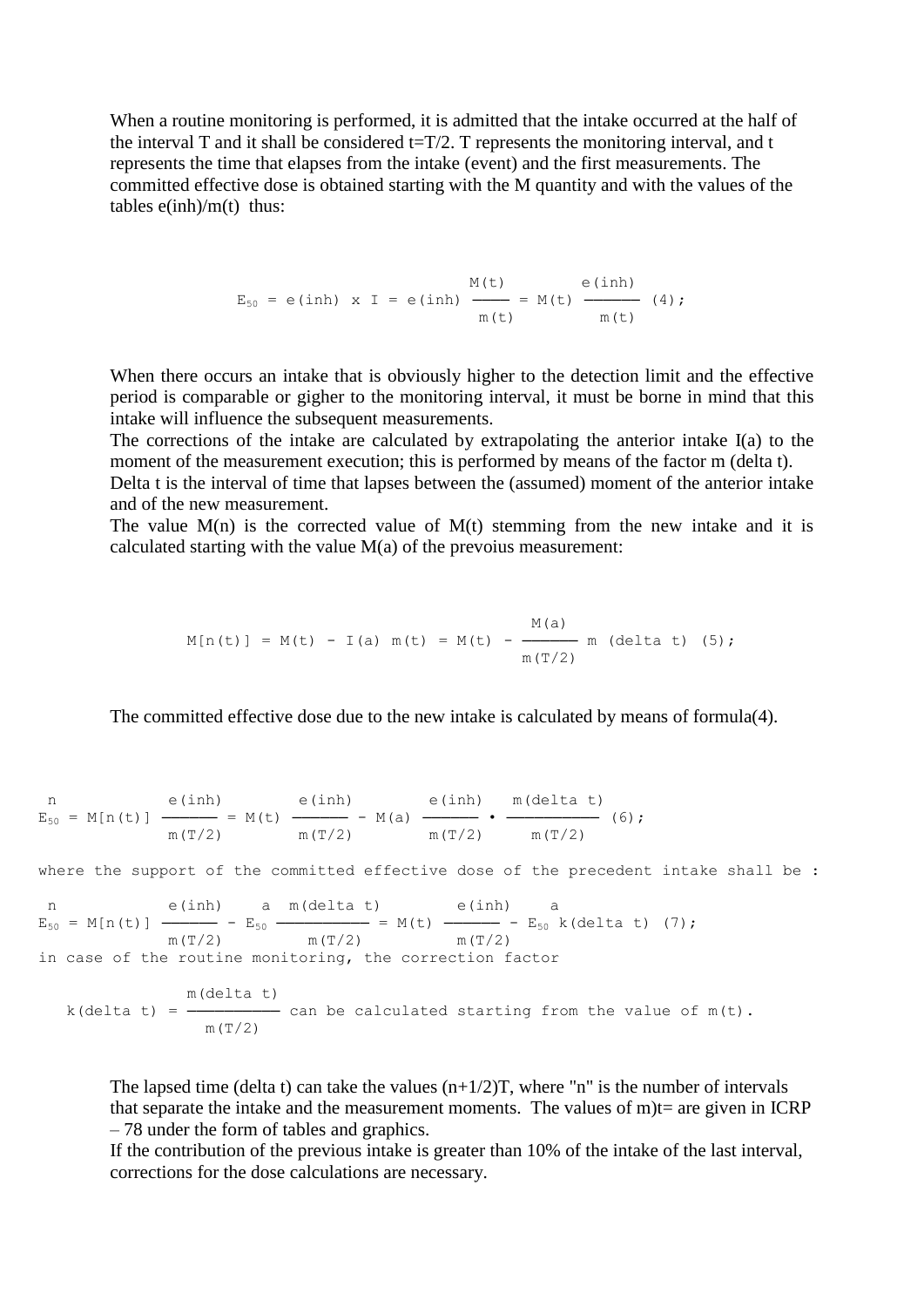NOTE:

Any other model or calculation method can be admitted, provided that they are scientifically proved.

#### *ATTACHMENT No. 10(to norms)*

### SHEETS SPECIFIC TO THE RADIONUCLIDES

#### Radionuclide List

- **1.** H-3 under the form of HTO
- **2.** C-14
- **3.** P-23
- **4.** P-33  **5.** S-35
- **6.** Ca-45
- **7.** Cr-51
- **8.** Fe-59
- **9.** Co-58
- **10.** Co-60
- **11.** Sr-85
- **12.** Sr-89
- **13.** Sr-90
- **14.** Tc-99m
- **15.** I-123
- **16.** I-125
- **17.** I-131
- **18.** Cs-134
- **19.** Cs-137
- **20.** Th-232
- **21.** U-235
- **22.** U-238
- **23. N(p)- (** 237).
- **24.** Pu-239
- **25.** Am-241

The sheets specific to the radionuclides are established by an unified schema. Each sheet contains 5 parts.

**a)** In the first part the metabolism of each radionuclide and of its compounds is globally analyzed;

b) In the second part the methods of the intake and tri measurements are given. In case that the measurement threshold is not exceeded it is generally admitted that the annual committed effective dose does not exceed 1mSv:

c) The third part refers to the monitoring period of time;

d) The fourth part contains data that allow the result interpretation;

e) The fifth part allows the interpretation in case of the chronic interpretation.

Reference: 1. Metabolism: ICRP 30, ICRP 78

 **2. m(t):** ICRP78.

 **3.** e(inh): ICRP 60 (identical to BSS and the Directive 96 a UE)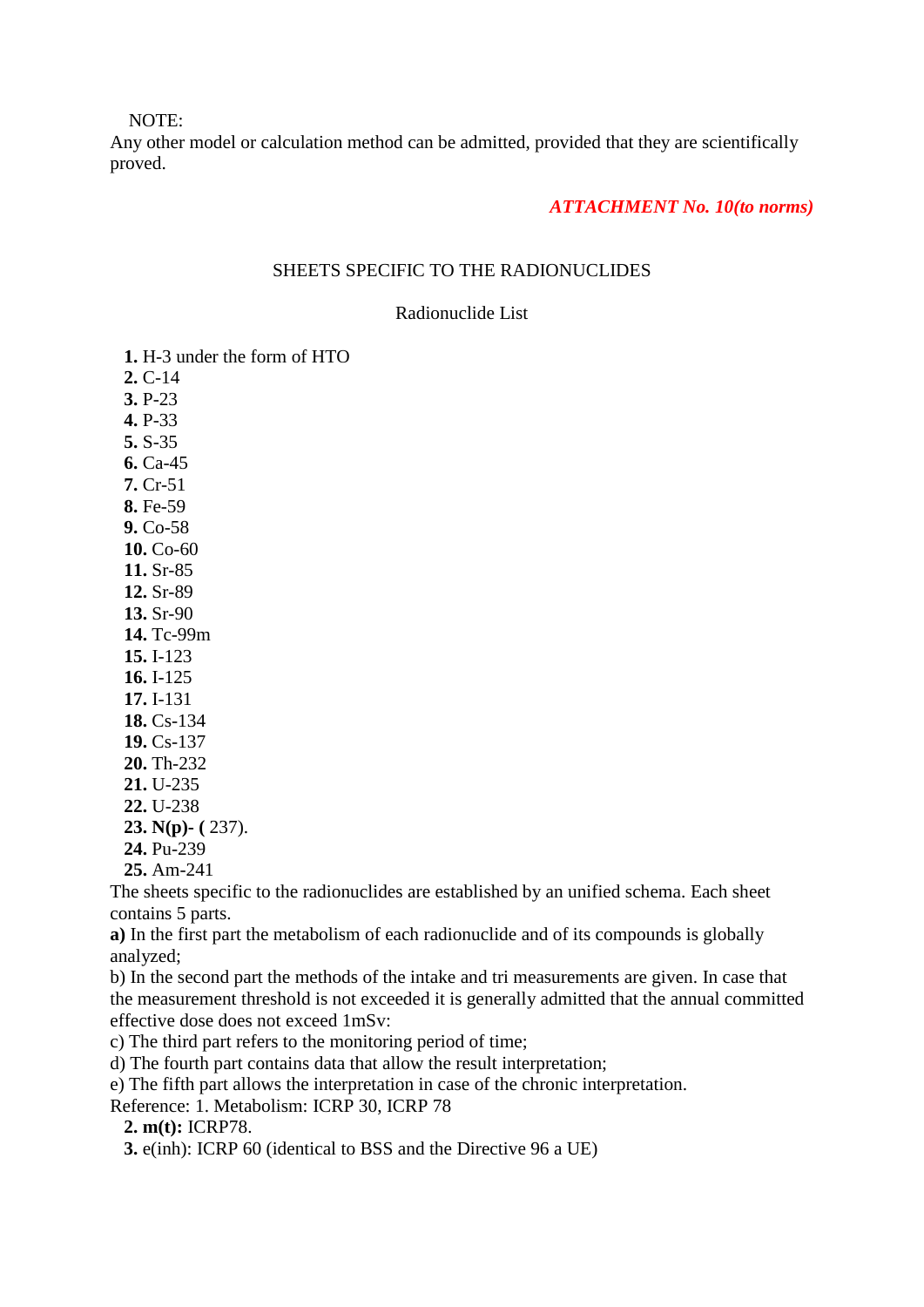The aero dynamical mean diameter of the aerosols has been admitted as the equivalent of 5 µm..

The tables from 1 to 25 have as reference: "Ordonnance sur la dosimetrie individuelle (Ordonnance sur la dosimetrie)" 814.501.43, Suisse, October 1999

 **1.** H-3 under the form of HTO

 **1.1.** Metabolism:

The tritium under the form of tritiated water can be incorporated by inhalation, ingestion or absorption at the skin level. 97% of the tritium is quickly mixed with the water existing in the body and it is eliminated, mainly by urine within a ten day period of time. The rest of 3% is organically linked and it is eliminated after a 40 day period of time. Thus, the irradiation is practically proportional to the concentration of tritium in urine. The workers that handle luminescent panels or columns are subject to a chronic tritium intake. In this case the equilibrium should be established between the body activity and the urine one and the dose is calculated by means of a chronic intake pattern.

 **1.2.** Measurement methods

Tri Measurement

Direct measurement on an urine test

Measurement threshold: 42 000 Bq/l.

Intake measurement

Measurement of the tritium concentration in an urine test,  $C(u)$  in Bq/l.

 **1.3.** The monitoring interval T and the time t that lapses between the occurrence of the event and the first measurement

 $T(tri) = 30 \text{ days } T(measurement) = 30 \text{ days } t(event) = 1 \text{ day}$ 

 **1.4.** Interpretation in case of unique intake

|                                                                                                       | T(days)        | e(inh)/m(t)           |
|-------------------------------------------------------------------------------------------------------|----------------|-----------------------|
|                                                                                                       |                | (Sv.l/Bq)             |
| $E_{50} = C(u)$ [e(inh)/m(t)]                                                                         |                | $0.78 \times 10^{-9}$ |
| $E_{50}$ : The committed dose for a 50 year period of time in Sv<br>$C(u)$ : Measured value in Bq/l   | $\overline{2}$ | $0.86 \times 10^{-9}$ |
| $e(inh)$ : Dose factor in Sv/Bq<br>m(t): Fraction eliminated daily by urine $(= 1, 4, 1)$ în $1^{-1}$ | 3              | $0.90 \times 10^{-9}$ |
| t: The time lapsing between measurement and intake, in                                                | $\overline{4}$ | $0.75 \times 10^{-9}$ |
| days<br>If the moment of the intake is not known, that it shall be                                    | 5              | $1.1 \times 10^{-9}$  |
| considered $t=T/2$                                                                                    | 6              | $1.1 \times 10^{-9}$  |
| Monitoring interval $T=30$ days                                                                       | $\overline{7}$ | $1.2 \times 10^{-9}$  |
|                                                                                                       | 15             | $2 \times 10^{-9}$    |
|                                                                                                       | 30             | 5.3 x $10^{-9}$       |
|                                                                                                       | 45             | $13 \times 10^{-9}$   |

 **1.5.** Correction for a previous intake

Monitoring interval T=30 days

 $E_{50} = C(u) \times 1.4 \times 10^{-9}$  (Sv on surveillance interval)

 **2.** C-14  **2.1.** Metabolism: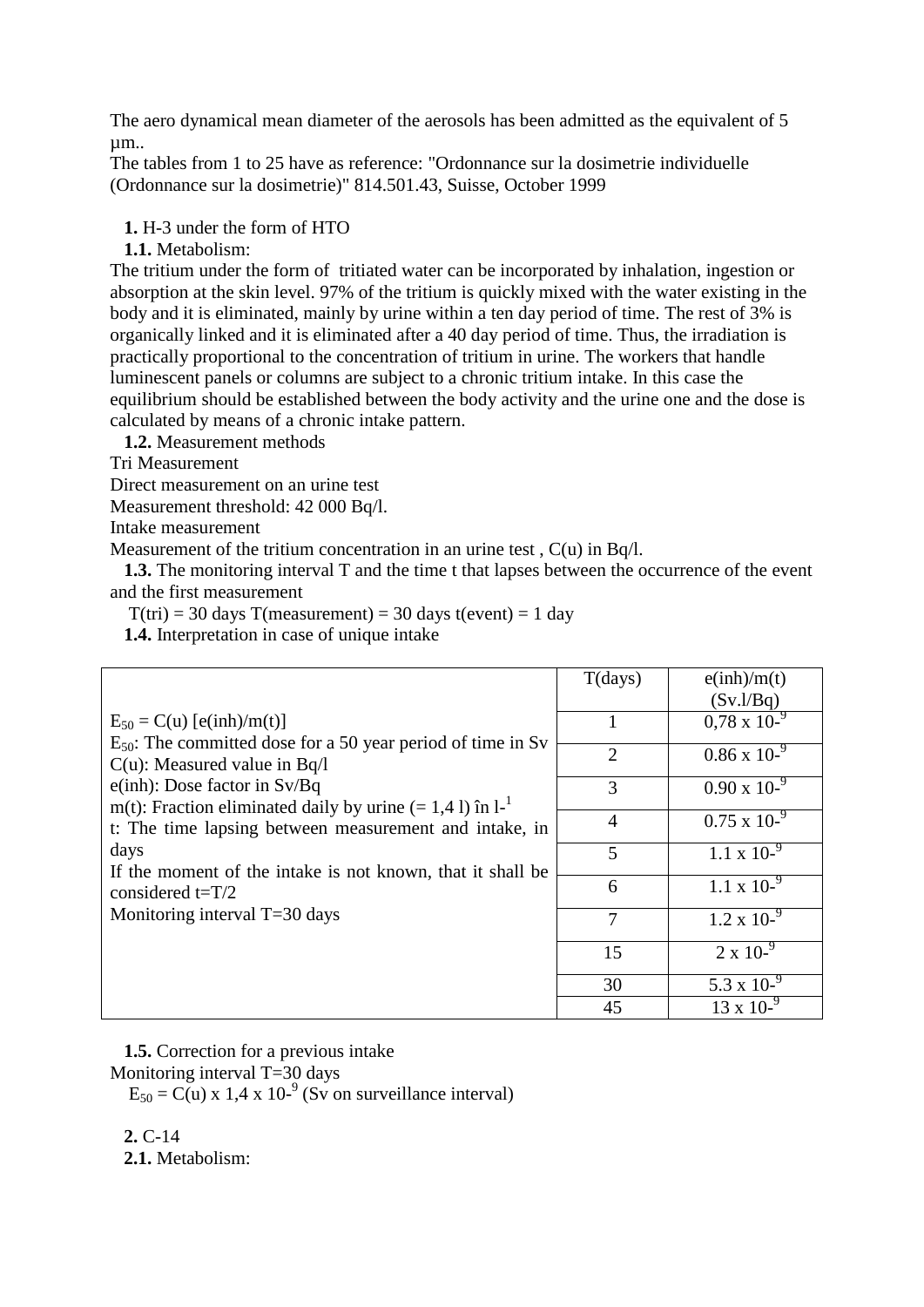The standard pattern has been developed for the carbon compounds that enter the metabolic process or that are used as energy sources (alimentary carbon). It is admitted that such compunds, in case of inhalation, are100% resorbed in the body and are uniformly distributed in the entire body by means of the blood circulation. They are eliminated 1n/ by urine within a 40 day biological period of time. A great number of organic compounds labeled with the C-14 isotope are not resorbed in the organism and are eliminated mainly by urine with a biological period of several hours, or even a day.

 **2.2.** Measurement Methods

Tri measurement (mandatory for the alimentary carbon)

Direct measurement on an urine test

Measurement threshold: 200 Bq/l.

Daily measurements when the measurement threshold is exceeded. The measurement of the intake is mandatory it the measurement threshold is exceeded for a week. Intake measurement

Measurement of the C-14 concentration in an urine test,  $C(u)$  in Bq/l.

 **2.3.** The monitoring interval T and the time t that lapses between the occurrence of the event and the first measurement

 $T(tri) = 1$  days  $T(measurement) = 30$  days  $t(event) = 1$  day

 **2.4.** Interpretation without taking into account a previous intake

If the biological period is less than 40 days, it shall be proceeded to the specific dose calculation in compliance with art. 39 paragraph 4.

|                                                                                                       | T(days)        | e(inh)/m(t)<br>(Sv.l/Bq) |
|-------------------------------------------------------------------------------------------------------|----------------|--------------------------|
| $E_{50} = C(u)$ [e(inh)/m(t)]                                                                         |                | 4.3 x $10^{-9}$          |
| $E_{50}$ : The committed dose for a 50 year period of time in Sv<br>$C(u)$ : Measured value in Bq/l   | $\overline{2}$ | $2.9 \times 10^{-9}$     |
| $e(inh)$ : Dose factor in Sv/Bq<br>m(t): Fraction eliminated daily by urine $(= 1, 4, 1)$ în $1^{-1}$ | 3              | $29 \times 10^{-9}$      |
| t: The time lapsing between the measurement and the                                                   | $\overline{4}$ | $2.9 \times 10^{-9}$     |
| intake, in days<br>If the moment of the intake is not known, it shall be                              | 5              | $3.0 \times 10^{-9}$     |
| considered $t=T/2$                                                                                    | 6              | $3.0 \times 10^{-9}$     |
| Monitoring interval $T=30$ days                                                                       | $\overline{7}$ | 3.1 x $10^{-9}$          |
|                                                                                                       | 15             | $3.5 \times 10^{-9}$     |
|                                                                                                       | 30             | $4,5x10^{-9}$            |
|                                                                                                       | 45             | 5.8 x 10- $9$            |

**2.5.** Correction for a previous intake

Monitoring interval T=30 days

 $E_{50} = C(u) \times 3.5 \times 10^{-6} - E_{50}$ <sup>^</sup>a x 0.60

### **3.** P-32

### **3.1.** Metabolism:

About 70% of the inhaled phosphate (absorption class of type M) is quickly eliminated through the respiratory passages, digestive tube (resorption coefficient  $f_1 = 0.8$ ) and urine The phosphate that enters the blood circulation is 70% resorbed in the muscular tissue and bones.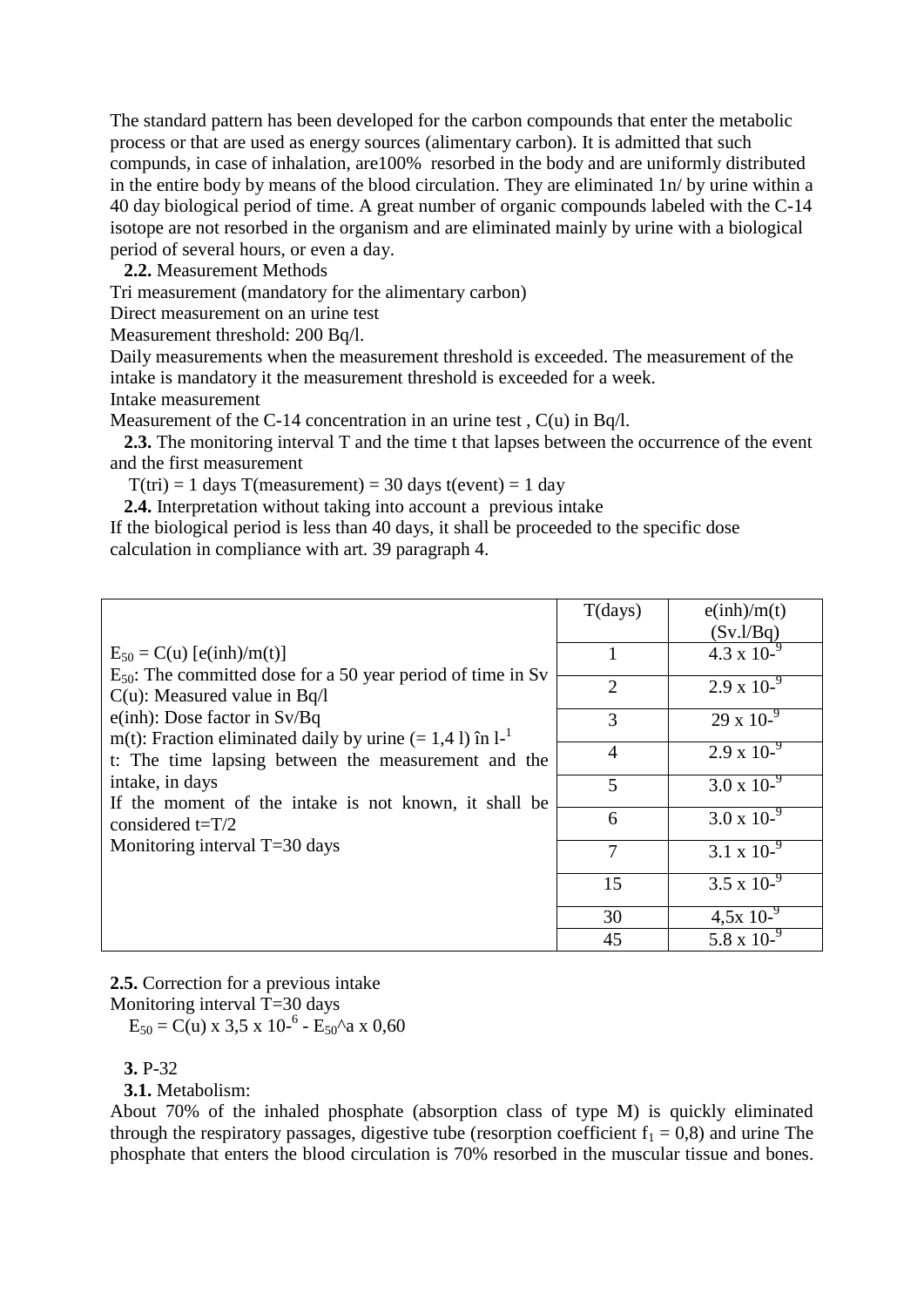The retention period of these fractions is determined by the physical period of the phosphor. It is quickly eliminated by urine (19 day period).

 **3.2.** Measurement Methods

Tri Measurement

Measurement of an urine test

Measurement threshold: 200 Bq/l.

Intake measurement

Measurement of the phosphor concentration in an urine test,  $C(u)$  in Bq/l.

 **3.3.** The monitoring interval T and the time t that lapses between the occurrence of the event and the first measurement

 $T(tri) = 30 \text{ days } T(measurement) = 30 \text{ days } t(event) = 2 \text{ day}$ 

 **3.4.** Interpretation without taking into account a previous intake

|                                                                                                     | T(days)        | e(inh)/m(t)            |
|-----------------------------------------------------------------------------------------------------|----------------|------------------------|
|                                                                                                     |                | (Sv/Bq)                |
| $E_{50} = C(u)$ [e(inh)/m(t)]                                                                       |                | $0.011 \times 10^{-5}$ |
| $E_{50}$ : The committed dose for a 50 year period of time in Sv                                    | $\overline{2}$ | $0.018 \times 10^{-5}$ |
| $C(u)$ : Measured value in Bq/l                                                                     |                |                        |
| $e(inh)$ : Dose factor in Sv/Bq<br>m(t): Fraction eliminated daily by urine $(= 1.4 1)$ în $1^{-1}$ | 3              | $0.029 \times 10^{-5}$ |
| t: The time lapsing between measurement and intake, in                                              | $\overline{4}$ | $0.043 \times 10^{-5}$ |
| days<br>If the moment of the intake is not known, it shall be                                       | 5              | $0.056 \times 10^{-5}$ |
| considered $t=T/2$                                                                                  | 6              | $0.073 \times 10^{-5}$ |
| Monitoring interval T=30 days                                                                       | $\tau$         | $0.090 \times 10^{-5}$ |
|                                                                                                     | 15             | $0.27 \times 10^{-5}$  |
|                                                                                                     | 30             | $0.92 \times 10^{-5}$  |
|                                                                                                     | 45             | 3.1 x 10- $5$          |

**3.5.** Correction for aprevious intake

Monitoring interval T=30 days

 $E_{50} = C(u) \times 2.7 \times 10^{-6} - E_{50}$ ^a x 0.09

 **4.** P-33

 **4.1.** Metabolism:

About 70% of the phosphates (absorption class of type M) is quickly eliminated through the nasal passages, digestive tube (resorption fraction  $f_1 = 0.8$ ) and urine The phosphate that enters the blood circulation is 70% resorbed in the muscular tissue and bones. The retention period of this fraction is determined by the half-value time, then the elimination occurs relatively quickly starting with the muscular tissue by urine (19 day period of time).

 **4.2.** Measurement Methods

Tri Measurement

Direct measurement of an urine test

Measurement threshold 200 Bq/l.

Intake measurement

Measurement of the phosphor-33 concentration in an urine test, [C(u) în Bq/l].

**4.3.** The monitoring interval T and the time t that lapses between the occurrence of the event and the first measurement